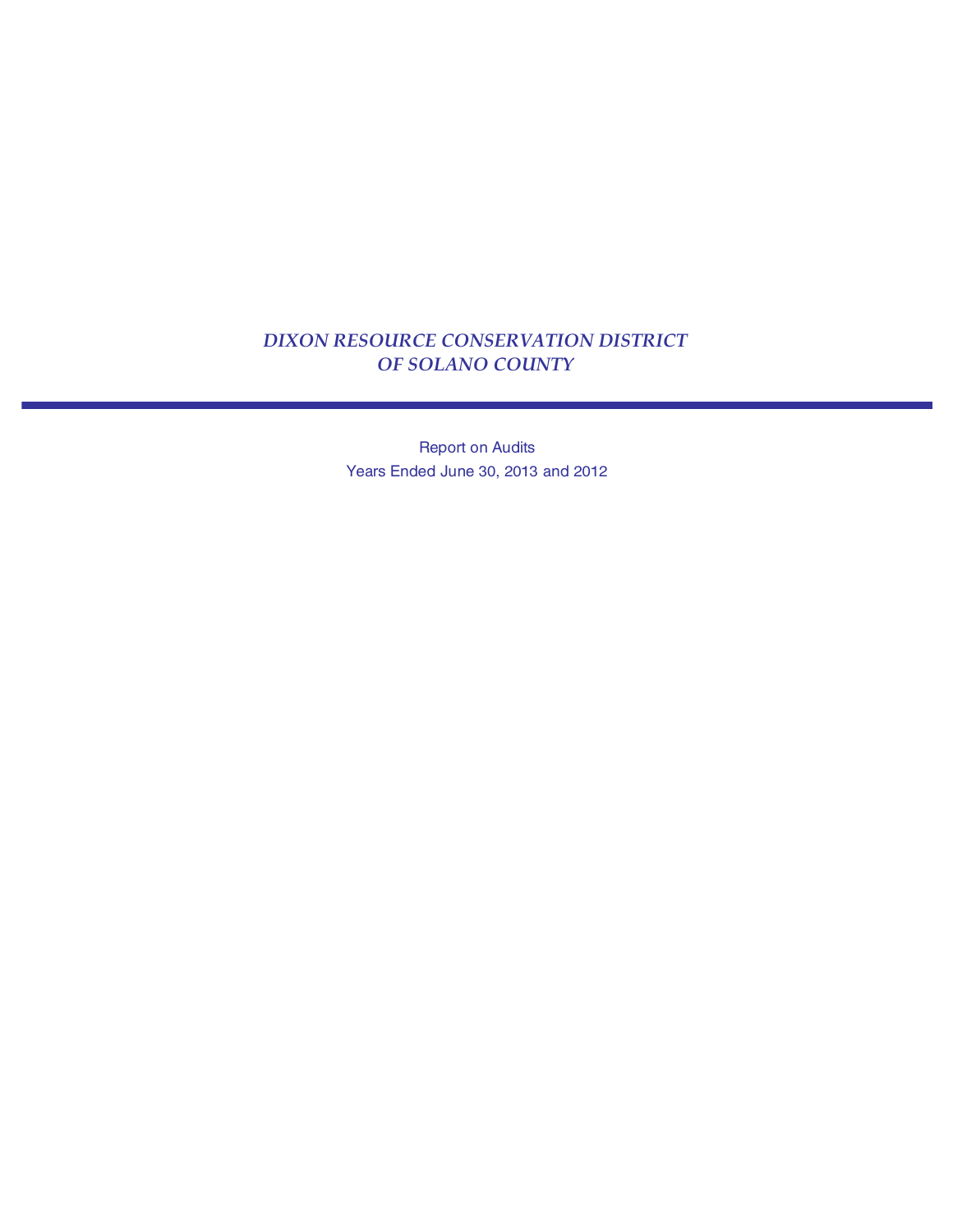# TABLE OF CONTENTS

| June 30, 2013 and 2012                                                                                                                                    | Page |
|-----------------------------------------------------------------------------------------------------------------------------------------------------------|------|
| Independent Auditor's Report                                                                                                                              | 1    |
| Management's Discussion and Analysis                                                                                                                      | 3    |
| Basic Financial Statements - Government-Wide Financial Statements:                                                                                        |      |
| <b>Statements of Net Position</b>                                                                                                                         | 8    |
| <b>Statements of Activities</b>                                                                                                                           | 9    |
| Basic Financial Statements - Fund Financial Statements:                                                                                                   |      |
| Balance Sheets - Governmental Funds                                                                                                                       | 10   |
| Reconciliation of the Balance Sheets of the Governmental Funds<br>to the Statements of Net Position                                                       | 11   |
| Statements of Revenues, Expenditures and Changes<br>in Fund Balance - Governmental Funds                                                                  | 12   |
| Reconciliation of the Statements of Revenues, Expenditures and<br>Changes in Fund Balance of Governmental Funds to the<br><b>Statements of Activities</b> | 13   |
| Notes to the Financial Statements                                                                                                                         | 14   |
| Required Supplementary Information:                                                                                                                       |      |
| Schedules of Revenues, Expenditures and Changes<br>in Fund Balance - Budget and Actual                                                                    | 21   |
| Notes to the Required Supplementary Information                                                                                                           | 22   |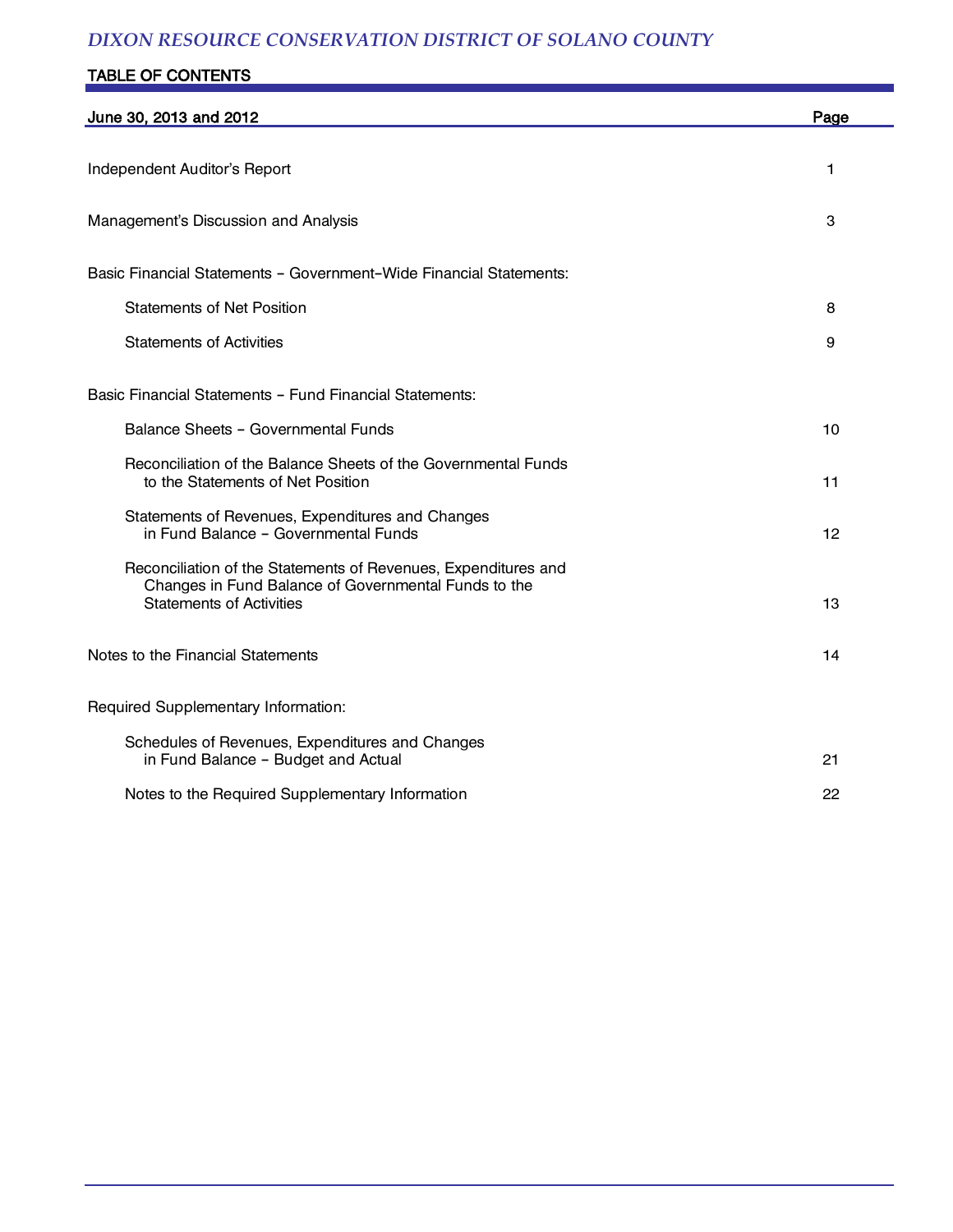

**\_\_\_\_\_\_\_\_\_\_\_\_\_\_\_\_\_\_\_** *PERRY, BUNCH & JOHNSTON, INC. 350 Court Street, Woodland, California 95695 Phone: (530)662-3251 Fax: (530)662-4600 www.yolocpas.com*

#### Independent Auditor's Report

To the Board of Directors Dixon Resource Conservation District of Solano County Dixon, California

We have audited the accompanying financial statements of the governmental activities of the Dixon Resource Conservation District of Solano County (the District), as of and for the years ended June 30, 2013 and 2012, and the related notes to the financial statements, which collectively comprise the District's basic financial statements as listed in the table of contents.

#### Management's Responsibility for the Financial Statements

Management is responsible for the preparation and fair presentation of these financial statements in accordance with accounting principles generally accepted in the United States of America; this includes the design, implementation, and maintenance of internal control relevant to the preparation and fair presentation of financial statements that are free from material misstatement, whether due to fraud or error.

#### Auditor's Responsibility

Our responsibility is to express opinions on these financial statements based on our audit. We conducted our audit in accordance with auditing standards generally accepted in the United States of America. Those standards require that we plan and perform the audit to obtain reasonable assurance about whether the financial statements are free from material misstatement.

An audit involves performing procedures to obtain audit evidence about the amounts and disclosures in the financial statements. The procedures selected depend on the auditor's judgment, including the assessment of the risks of material misstatement of the financial statements, whether due to error or fraud. In making those risk assessments, the auditor considers internal control relevant to the entity's preparation and fair presentation of the financial statements in order to design audit procedures that are appropriate in the circumstances, but not for the purpose of expressing an opinion on the effectiveness of the entity's internal control. Accordingly, we express no such opinion. An audit also includes evaluating the appropriateness of accounting policies used and the reasonableness of significant accounting estimates made by management, as well as evaluating the overall presentation of the financial statements.

We believe that the audit evidence we have obtained is sufficient and appropriate to provide a basis for our audit opinions.

### **Opinion**

In our opinion, the financial statements referred to above present fairly, in all material respects, the respective financial position of the business-type activities of the District as of June 30, 2013 and 2012, and the respective changes in financial position and cash flows thereof for the years then ended in accordance with accounting principles generally accepted in the United States of America.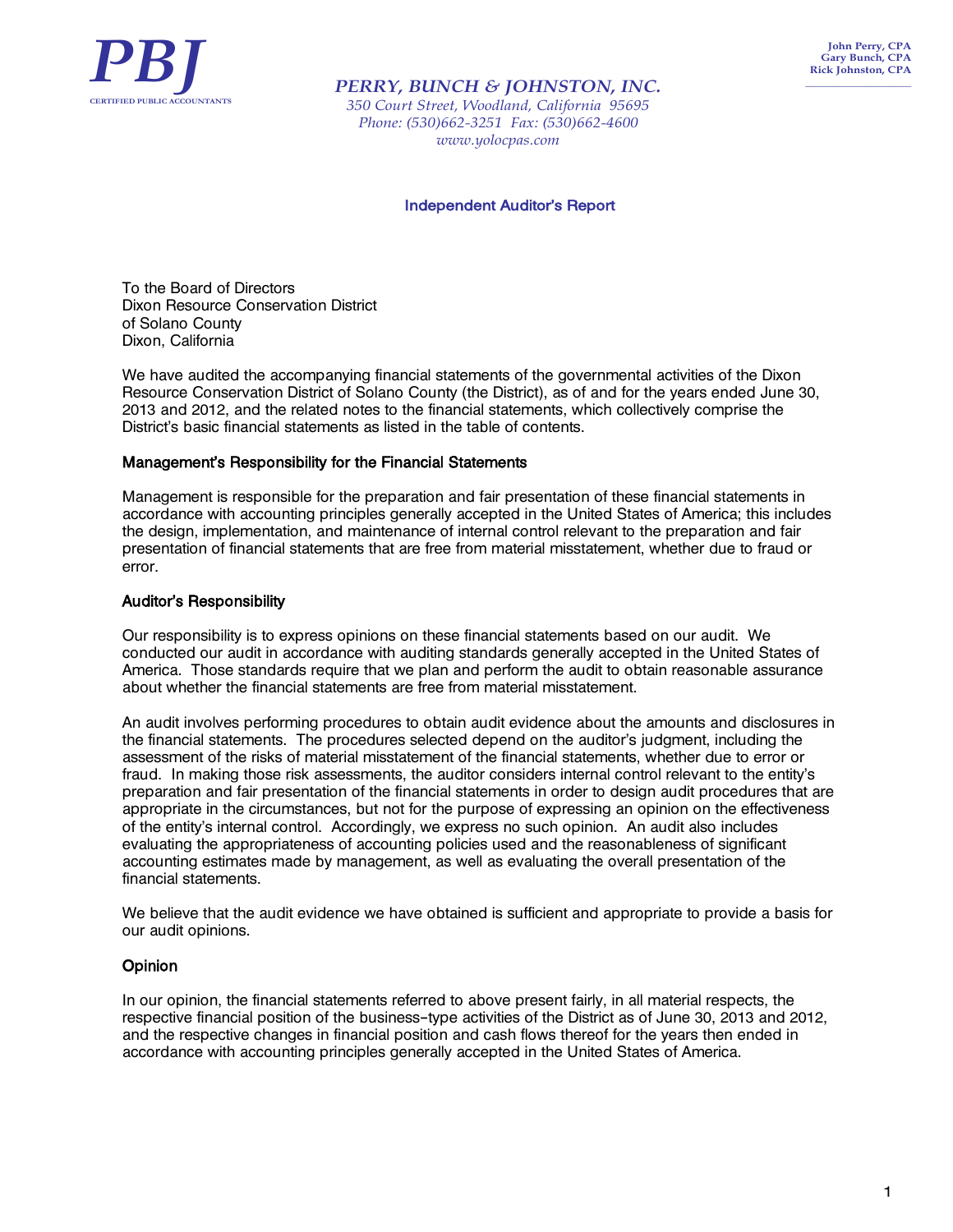### Other Matters

#### Required Supplementary Information:

Accounting principles generally accepted in the United States of America require that the management's discussion and analysis and budgetary comparison information on pages 3-7 and 21-22 be presented to supplement the basic financial statements. Such information, although not a part of the basic financial statements, is required by the Governmental Accounting Standards Board, who considers it to be an essential part of financial reporting for placing the basic financial statements in an appropriate operational, economic, or historical context. We have applied certain limited procedures to the required supplementary information in accordance with auditing standards generally accepted in the United States of America, which consisted of inquiries of management about the methods of preparing the information and comparing the information for consistency with management's responses to our inquiries, the basic financial statements, and other knowledge we obtained during our audit of the basic financial statements. We do not express an opinion or provide any assurance on the information because the limited procedures do not provide us with sufficient evidence to express an opinion or provide any assurance.

*Perry, Bunch & Johnston, Inc.*

Woodland, California March 6, 2014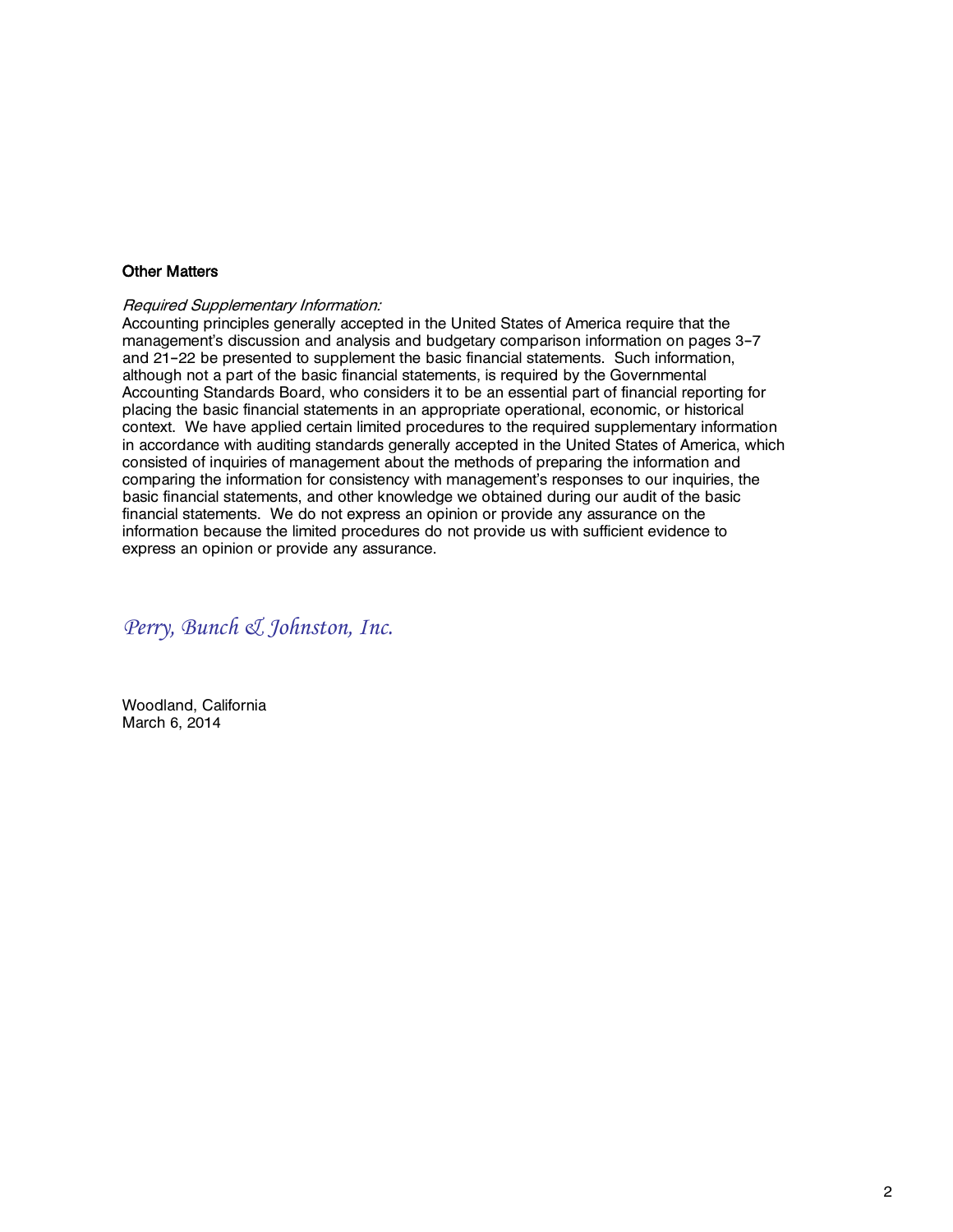#### The Dixon Resource Conservation District of Solano County

### Management's Discussion and Analysis

As management of the Dixon Resource Conservation District of Solano County, California (District), we offer readers of the District's financial statements this narrative overview and analysis of the financial activities of the District for the fiscal years ended June 30, 2013 and 2012. We encourage readers to consider the information presented here in conjunction with additional information in our financial statements.

## Financial Highlights

- The District's net position totaled \$572,128 at June 30, 2013 and \$537,026 at June 30, 2012. Of these amounts, \$517,790 and \$471,350 (unrestricted net position) at June 30, 2013 and 2012, respectively, may be used to meet the District's ongoing obligations to citizens and creditors.
- The District's total net position increased by \$35,102 as a result of the current year's operations and increased by \$22,900 as a result of fiscal year ended June 30, 2012 operations.
- The District's governmental funds reported an ending fund balance of \$528,396 at June 30, 2013 and \$476,568 at June 30, 2012, of which \$152,996 and \$101,168, respectively, are available for spending at the District's discretion (unassigned). At June 30, 2013, the remaining amount of \$15,000 is reserved for the imprest cash fund, and \$310,400 and \$50,000 are designated for future capital improvements, and other purposes, respectively. At June 30, 2012, the remaining amount of \$15,000 is reserved for the imprest cash fund, and \$310,400 and \$50,000 are designated for future capital improvements, and other purposes, respectively.

## Overview of the Financial Statements

This discussion and analysis is intended to serve as an introduction to the District's basic financial statements. The District's basic financial statements are comprised of three components: 1) governmentwide financial statements, 2) fund financial statements, and 3) notes to the financial statements.

Government-wide financial statements - The government-wide financial statements are designed to provide readers with a broad overview of the District's finances, in a manner similar to a private-sector business.

The statement of net position presents information on the District's assets and liabilities, with the difference between the two reported as net position. Over time, increases or decreases in net assets may serve as a useful indicator of whether the financial position of the District is improving or deteriorating.

The statement of activities presents information showing how the District's net position changed during the most recent fiscal year. All changes in net position are reported as soon as the underlying event giving rise to the change occurs, regardless of timing of related cash flows. Thus, revenues and expenses are reported in this statement for some items that will only result in cash flows in future fiscal periods.

Primary government - Most of the District's basic services are reported here. These services include employee services, maintenance services, professional and specialized services and supplies. Property taxes, enrollment fees, charges for services and leases finance most of these activities.

The government-wide financial statements can be found on pages 8-9 of this report.

Fund financial statements - A fund is a grouping of related accounts that is used to maintain control over resources that have been segregated for specific activities or objectives. The District, like other state and local governments, uses fund accounting to ensure and demonstrate compliance with finance-related legal requirements.

Governmental funds - Governmental funds are used to account for essentially the same functions reported as governmental activities in the government-wide financial statements. However, unlike the governmentwide financial statements, governmental fund financial statements focus on near-term inflows and outflows of spendable resources, as well as on balances of spendable resources available at the end of the fiscal year. Such information may be useful in evaluating a District's near-term financing requirements.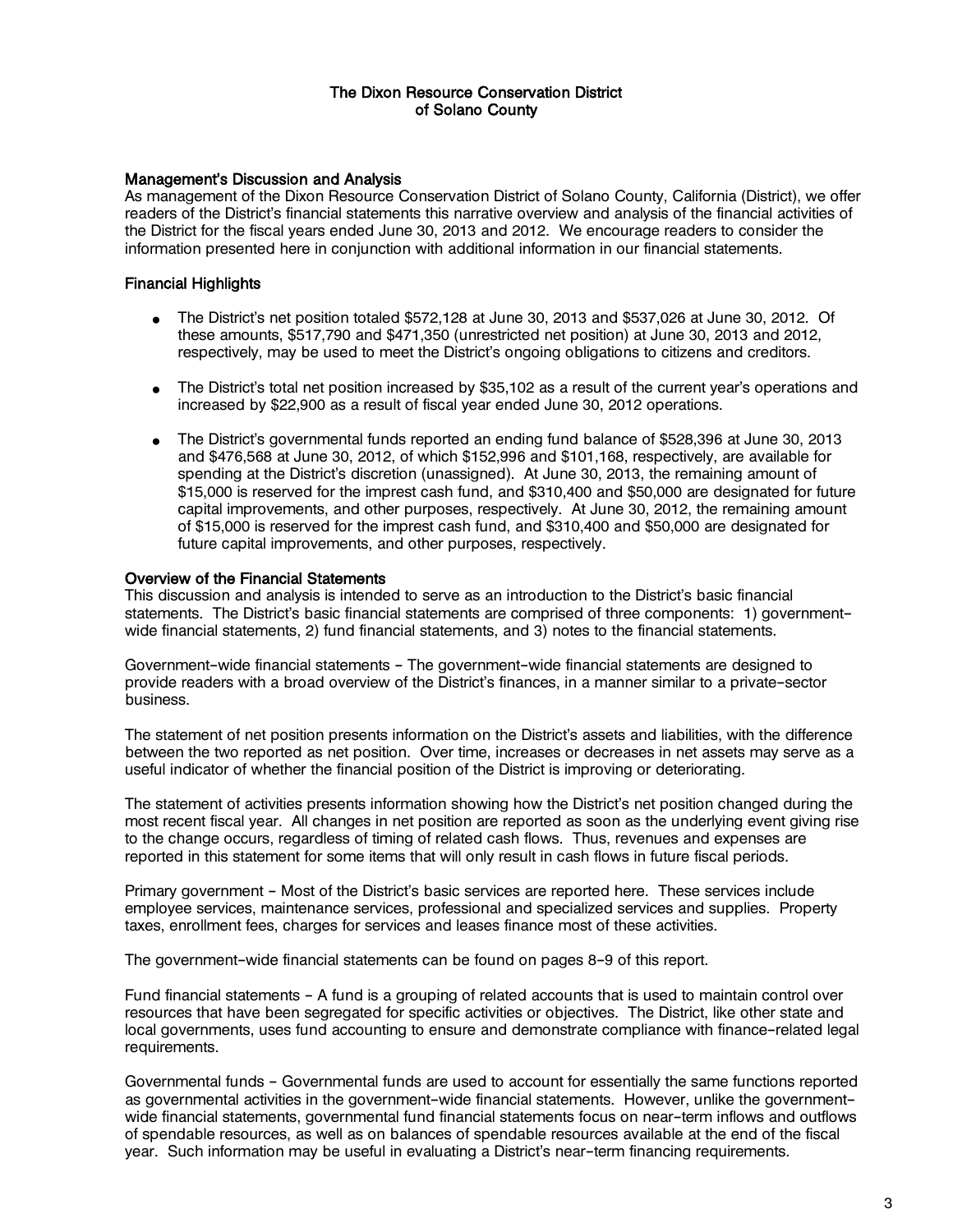Because the focus of governmental funds is narrower than that of the government-wide financial statements, it is useful to compare the information presented for governmental funds with similar information presented for governmental activities in the government-wide financial statements. By doing so, readers may better understand the long-term impact of the District's near-term financing decisions. Both the governmental funds balance sheet and the governmental funds statement of revenues, expenditures and changes in fund balance provide a reconciliation to facilitate this comparison between governmental funds and governmental activities.

The basic governmental fund financial statements can be found on pages 10-13 of this report.

Notes to the financial statements – The notes provide additional information that is essential to a full understanding of the data provided in the government-wide and fund financial statements.

The notes to the financial statements can be found on pages 14-20 of this report.

Other information - In addition to the basic financial statements and accompanying notes, this report also presents certain required supplementary information concerning the District's budgetary comparison schedule for the General Fund.

Required supplementary information can be found on pages 21-22 of this report.

#### Government-Wide Financial Analysis

As noted earlier, net position may serve over time as a useful indicator of a District's financial position. In the case of the District, assets exceeded liabilities by \$572,128 and \$537,062 at June 30, 2013 and 2012, respectively.

#### Dixon Resource Conservation District of Solano County Summary of Statement of Net Position

|                                                                          | 2013             |    | 2012           |    | 2011    |
|--------------------------------------------------------------------------|------------------|----|----------------|----|---------|
| Assets:                                                                  |                  |    |                |    |         |
| Current and other assets                                                 | \$<br>567,567    | \$ | 510,745        | \$ | 494,948 |
| Cash and receivables - Yolo Bypass<br>Capital assets, net of accumulated | 681,873          |    | 237,744        |    | 111,125 |
| depreciation                                                             | 54,338           |    | 65,676         |    | 67,998  |
| <b>Total Assets</b>                                                      | <u>1,303,778</u> | S. | <u>814,165</u> |    | 674,071 |
| Liabilities:                                                             |                  |    |                |    |         |
| <b>Current liabilities</b>                                               | \$<br>39,171     | \$ | 34,177         | \$ | 40,592  |
| Noncurrent liabilities                                                   | 10,606           |    | 5,218          |    | 8,228   |
| Yolo Bypass liability                                                    | 681,873          |    | 237,744        |    | 111,125 |
| <b>Total Liabilities</b>                                                 | 731,650          |    | 277,139        |    | 159,945 |
| <b>Net Position:</b>                                                     |                  |    |                |    |         |
| Invested in Capital Assets, Net                                          | 54,338           |    | 65,676         |    | 67,998  |
| Unrestricted                                                             | 517,790          |    | 471,350        |    | 446,128 |
| <b>Total Net Position</b>                                                | 572,128          |    | 537,026        |    | 514,126 |
| <b>Total Liabilities and Net Position</b>                                | \$<br>1,303,778  | \$ | 814,165        | \$ | 674,071 |

The District's investment in capital assets totaled \$54,338 and \$65,676 or approximately 9.5% and 12.2% of the District's net position for the fiscal years ended June 30, 2013 and 2012, respectively. The investment in capital assets is composed of infrastructure, and equipment, less any related outstanding debt used to acquire those assets. The District uses these capital assets to provide services to citizens; consequently, these assets are not available for future spending. Although the District's investment in its capital assets is reported net of related debt, it should be noted that the resources needed to repay this debt, if any, must be provided from other sources, since the capital assets themselves cannot be used to liquidate these liabilities.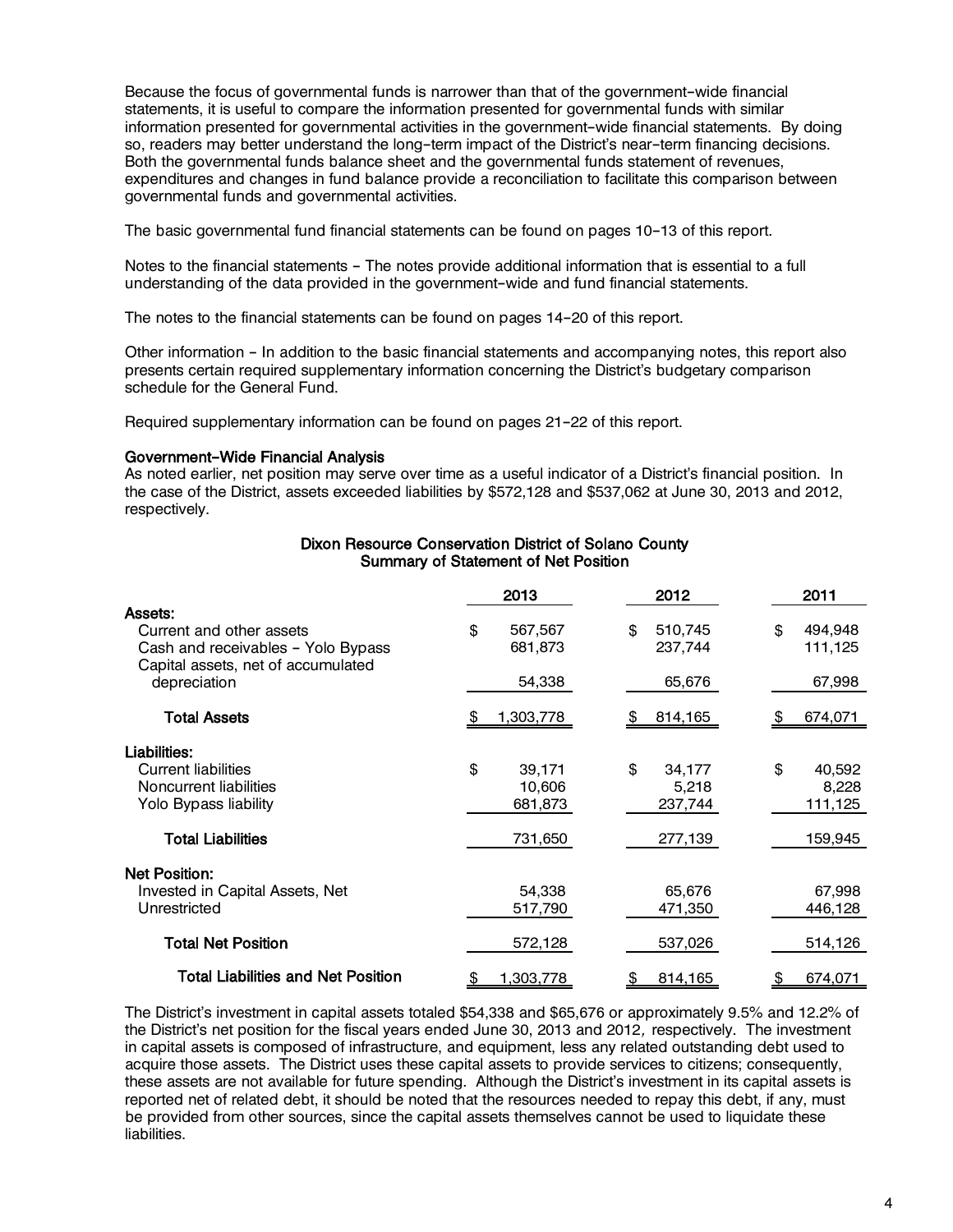The key elements for the significant changes in current assets and liabilities are as follows:

Current assets: Current assets increased by \$500,951 from fiscal year 2012 to 2013 and increased by \$142,416 from fiscal year 2011 to 2012. The primary reason for the increase from fiscal year 2012 to 2013 and from fiscal year 2011 to 2012 is attributable to the cash on hand relating to the Yolo Bypass Wildlife Area.

Current liabilities: Current liabilities increased by \$499,123 and increased by \$120,204 from fiscal year 2012 to 2013 and from fiscal year 2011 to 2012, respectively. The primary reason for the increase in both years is a large change in the liability associated with the amount of cash the District controls for Yolo Bypass Wildlife Area.

### Government Activities

The District's net position increased by \$35,102 during fiscal year 2013, which represents an increase of 6.5% from fiscal year 2012 to fiscal year 2013. The change in net position for fiscal year 2012 was an increase of \$22,900, which represents a 4.5% increase from fiscal year 2011.

The key elements in the significant changes in net assets are as follows:

## Program/General Revenues:

Revenues increased by \$11,642 between fiscal years 2012 and 2013. Revenues increased by \$15,156 from fiscal year 2011 to fiscal year 2012. The increase was attributable to an increase in services.

## Program Expenditures:

Expenditures decreased from fiscal year 2012 to fiscal year 2013. Expenditures increased between fiscal year 2011 and 2012.

| Expenses:                                        | 2013           | 2012                             | 2011                             |
|--------------------------------------------------|----------------|----------------------------------|----------------------------------|
| Communication                                    | \$<br>2,449    | $\overline{\mathbb{S}}$<br>2,320 | $\overline{\mathbb{S}}$<br>1,747 |
| Depreciation                                     | 11,338         | 11,011                           | 10,508                           |
| Employee services                                | 162,289        | 145,019                          | 149,771                          |
| Fees and permits                                 | 1,943          | 1,943                            | 1,452                            |
| Insurance                                        | 4,447          | 4,503                            | 4,596                            |
| Maintenance                                      | 271            | 398                              | 86                               |
| Memberships                                      | 9,606          | 6,830                            | 6,807                            |
| Non-capitalized equipment                        | 3,094          | 594                              | 1,796                            |
| Office expenses and supplies                     | 5,320          | 5,928                            | 3,100                            |
| Professional and specialized services            | 34,960         | 48,862                           | 27,418                           |
| Property tax refunds                             | 745            | 426                              | 676                              |
| Special district expense                         | 2,615          | 3,298                            | 2,141                            |
| <b>Supplies</b>                                  | 70,845         | 80,427                           | 73,681                           |
| Transportation and travel                        | 3,485          | 2,408                            | 2,064                            |
| <b>Total Program Expenses</b>                    | 313,407        | 313,967                          | 285,843                          |
| Program Revenues:                                |                |                                  |                                  |
| Charges for services                             | 163,820        | 157,071                          | 151,774                          |
| Charges for services - Yolo Bypass               | 90,008         | 87,897                           | 79,935                           |
| <b>Total Program Revenues</b>                    | 253,828        | 244,968                          | 231,709                          |
| <b>Net Program Expenses</b><br>(carried forward) | (59,579)<br>\$ | (68,999)<br>S                    | \$<br>(54, 134)                  |

#### Changes in Net Position for the Fiscal Years Ended June 30, Dixon Resource Conservation District of Solano County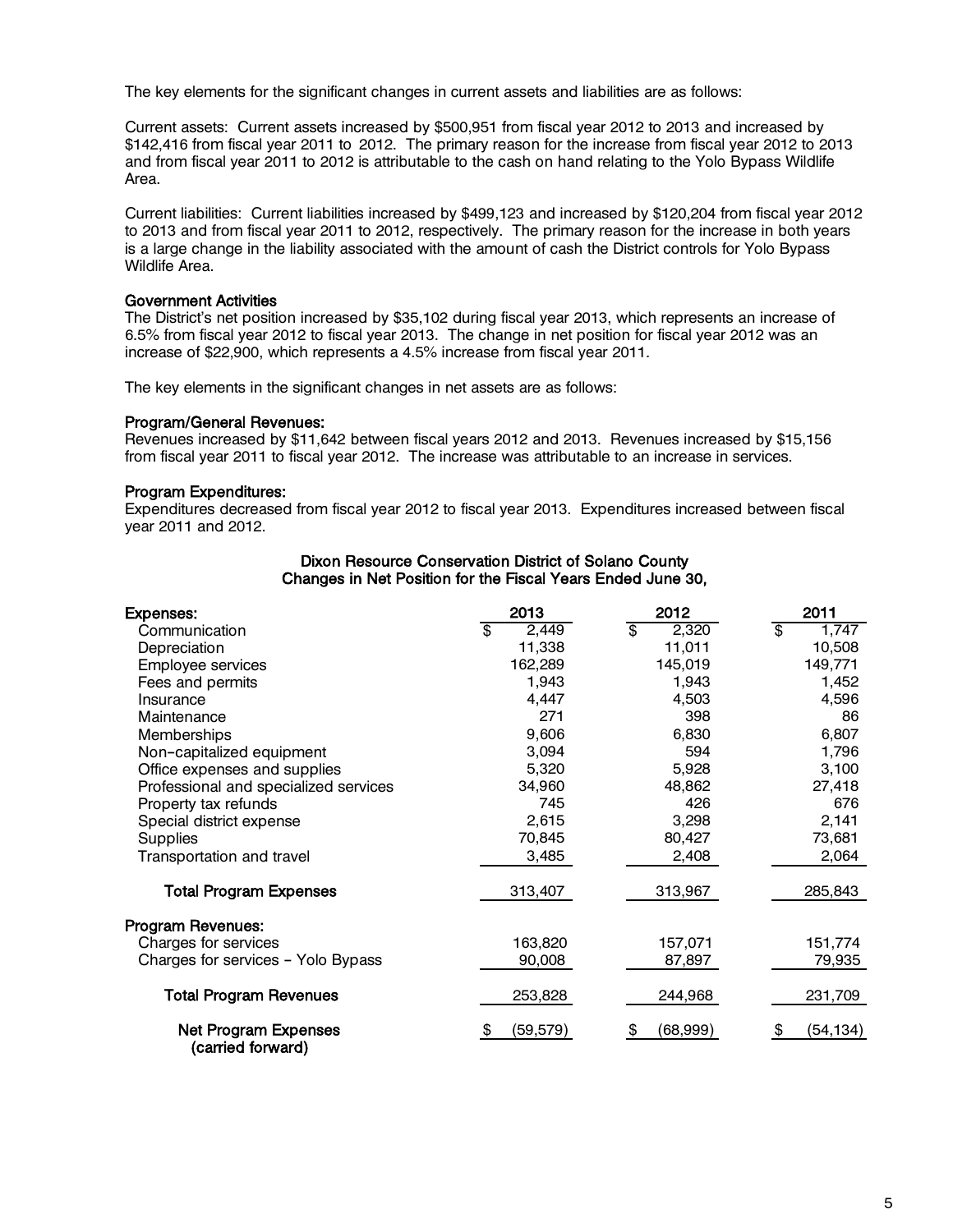#### Dixon Resource Conservation District of Solano County Changes in Net Position for the Fiscal Years Ended June 30,

|                                                                                                              | 2013                     | 2012                     | 2011                     |
|--------------------------------------------------------------------------------------------------------------|--------------------------|--------------------------|--------------------------|
| <b>Net Program Expenses</b><br>(brought forward)                                                             | (59, 579)<br>S           | (68,999)                 | (54, 134)<br>\$          |
| General Revenues:<br>Property taxes<br>Revenues from the use of money and property<br>Miscellaneous revenues | 87,828<br>2,598<br>4,255 | 85,428<br>2,565<br>3,906 | 84,865<br>3,078<br>2,059 |
| <b>Total General Revenues</b>                                                                                | 94,681                   | 91,899                   | 90,002                   |
| <b>Change in Net Position</b>                                                                                | 35.102                   | 22,900                   | 35,868                   |
| Net Position, Beginning of Year                                                                              | 537,026                  | 514,126                  | 478,258                  |
| Net Position, End of Year                                                                                    | 572,128                  | 537,026                  | 514,126                  |

#### Financial Analysis of the District's Governmental Funds

As noted earlier, the District uses fund accounting to ensure and demonstrate compliance with financerelated legal requirements.

Governmental funds - The General Fund is a governmental fund type that is used to account for general government functions of the District. The focus of the District's governmental fund is to provide information on near-term inflows, outflows, and balances of spendable resources. Such information is useful in assessing the District's financing requirements. In particular, unreserved fund balance may serve as a useful measure of a government's net resources available for spending at the end of the fiscal year.

At June 30, 2013 and 2012, the District's governmental funds reported an ending fund balance of \$528,396 and \$476,568, respectively, resulting in an increase of \$51,828 and an increase of \$22,212 for fiscal years ended June 30, 2013 and 2012, respectively. Of the ending fund balances at June 30, 2013 and 2012, \$152,996 and \$101,168, respectively, constitutes unassigned fund balance, which are available for spending at the District's discretion.

Governmental revenues totaled \$348,509 in fiscal year 2013, and \$336,867 in fiscal year 2012. This represents an increase of 3.5% from fiscal year 2012 to 2013 and an increase of 4.7% from fiscal year 2011 to 2012. The primary factors resulting in the increase from fiscal year 2012 to 2013 are due to increases in the services provided by the District in the amount of \$8,860.

The primary factors resulting in the increase from fiscal years 2011 to 2012 are due to increases in the services provided by the District in the amount of \$13,259.

Conversely, governmental expenditures totaled \$296,681 in fiscal year 2013, and \$314,655 in fiscal year 2012. This represents a decrease of 6% from fiscal year 2012 to 2013 and an increase of 12.9% from fiscal year 2011 to 2012. The primary factor resulting in the decrease in governmental expenditures between fiscal years 2012 and 2013 is due to decreases in professional and specialized services in the amount of \$13,902.

The primary factors resulting in the increase from fiscal years 2011 to 2012 are due to increases in supplies in the amount of \$6,746, professional and specialized services in the amount of \$21,444, as well as employee services in the amount of \$2,738.

### General Fund Budgetary Highlights

The General Fund budgets (Original and Final versions) are reflected in the Schedule of Revenues, Expenditures and Changes in Fund Balance - Budget and Actual, as presented on pages 21-22 in the Required Supplementary Information (RSI) section of this report.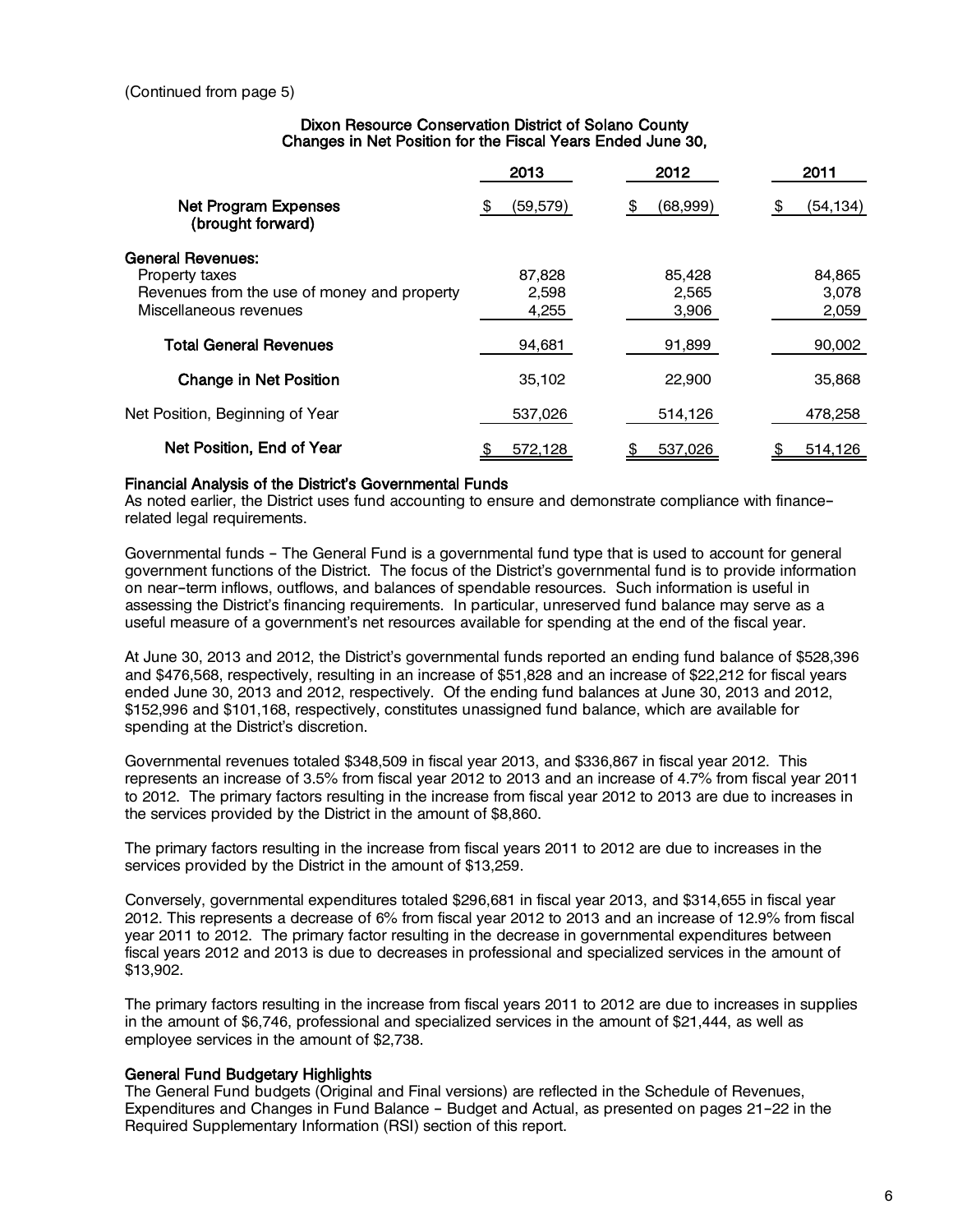There were no changes between the original budget and the final amended budget of the General Fund in fiscal year 2013. For fiscal year 2013, revenues recognized were more than budget by \$18,163 and expenditures incurred were less than budget by \$36,666, thus eliminating the need to draw upon existing fund balance.

There were no changes between the original budget and the final amended budget of the General Fund in fiscal year 2012. For fiscal year 2012, revenues recognized exceeded budget by \$6,867 and expenditures incurred were less than budget by \$34,555, thus eliminating the need to draw upon existing fund balance.

## Capital Asset and Debt Administration

Capital assets - The District's investment in capital assets as of June 30, 2013 and 2012, amount to \$54,338 and \$65,676, respectively, (net of accumulated depreciation and related debt). This investment in capital assets includes equipment, and infrastructure. The total decrease in the District's investment in capital assets from fiscal year 2012 to 2013 was 20.9% and the total decrease in the District's investment in capital assets from fiscal year 2011 to 2012 was 3.5%.

The District's most significant capital expenditure during the fiscal year 2013 and 2012 was the purchase of a computer server and network in conjunction with Solano Resource Conservation District.

#### (net of accumulated depreciation) Capital Assets Dixon Resource Conservation District of Solano County

|                             | 2013   | 2012   | 2011   |
|-----------------------------|--------|--------|--------|
| Infrastructure              | 45.794 | 49.788 | 44.766 |
| Equipment                   | 8.544  | 15,888 | 23.232 |
|                             |        |        |        |
| <b>Total Capital Assets</b> | 54.338 | 65.676 | 67.998 |

Additional information on the District's capital assets can be found in Note 6 on page 18 of this report.

Long-term debt - At June 30, 2013 and 2012 the District had \$10,606 and \$5,218, respectively, of longterm debt owed for compensated absences. This amount is entirely backed by the full faith and credit of the District. For more information see Note 6 on pages 18 and 19 of this report.

### Economic Factors and Next Year's Operating Activities

The District's management anticipates a moderate increase in various general revenue sources in the upcoming fiscal year, more specifically, property taxes and interest income. However, the program revenues associated with the services provided to other programs and the charges for ditch fees will remain consistent. The current economic conditions will not appear to impact these revenue sources. However, the District plans to continue monitoring operating costs to ensure they remain in line with budgeted amounts.

### Requests for Information

This financial report is designed to provide a general overview of the District's finances for all those with an interest in the government's finances. Questions concerning any of the information provided in this report or requests for additional financial information should be addressed to the District's Board of Directors, 1170 North Lincoln St., Suite 110, Dixon, CA 95620.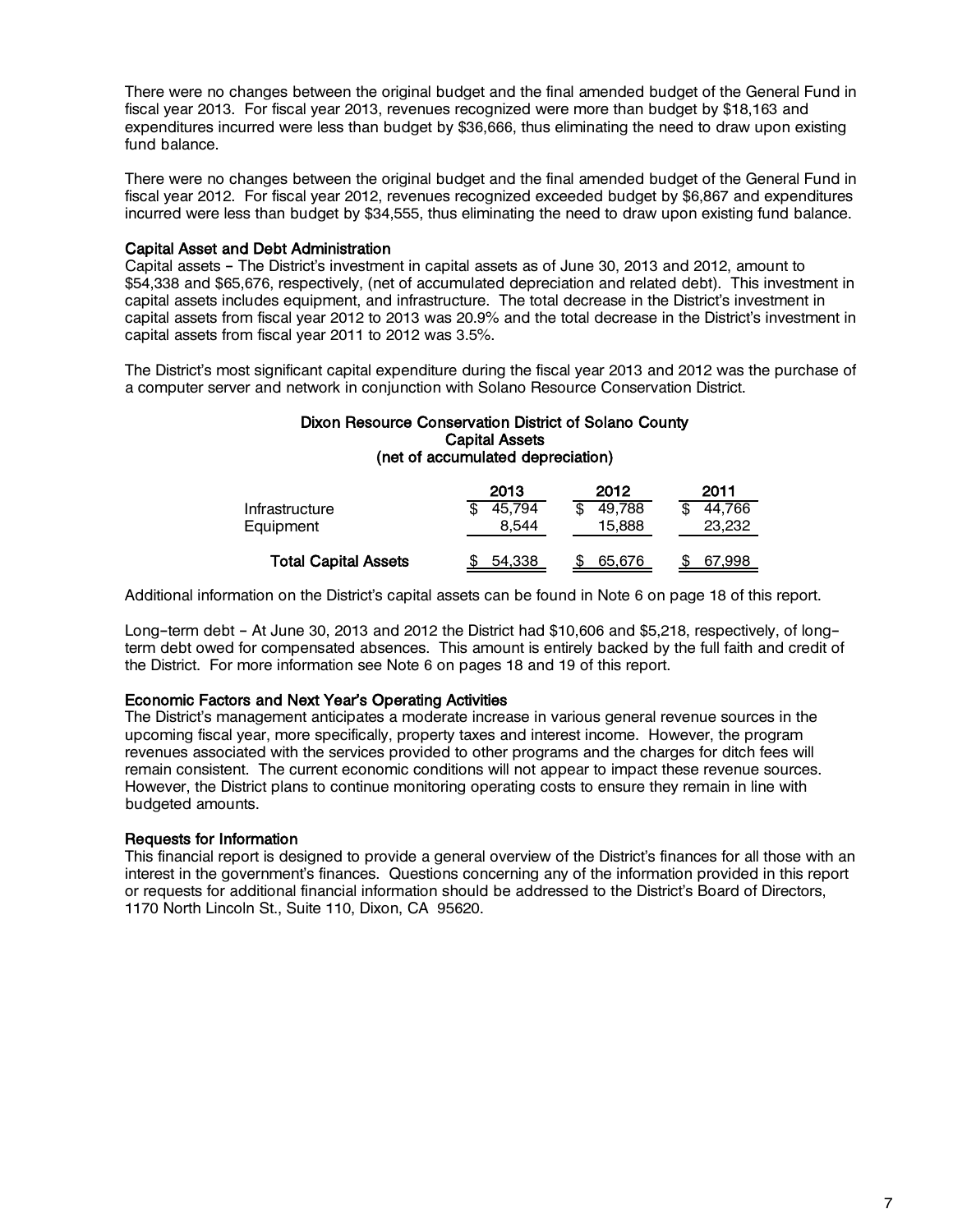## STATEMENTS OF NET POSITION

| June 30.                                                                                                                                    | 2013                                                  | 2012                                                  |
|---------------------------------------------------------------------------------------------------------------------------------------------|-------------------------------------------------------|-------------------------------------------------------|
| <b>ASSETS</b>                                                                                                                               |                                                       |                                                       |
|                                                                                                                                             | Total<br>Governmental<br><b>Activities</b>            | <b>Total</b><br>Governmental<br><b>Activities</b>     |
| <b>ASSETS:</b><br><b>Current Assets:</b>                                                                                                    |                                                       |                                                       |
| Cash and cash equivalents<br>Cash - Yolo Bypass<br>Accounts receivable - Yolo Bypass<br>Due from other agencies<br>Due from related parties | \$<br>477,327<br>677,718<br>4,155<br>14,004<br>76,236 | \$<br>480,478<br>235,916<br>1,828<br>10,157<br>20,110 |
| <b>Total Current Assets</b>                                                                                                                 | 1,249,440                                             | 748,489                                               |
| <b>Non-Current Assets:</b><br>Capital assets, net                                                                                           |                                                       |                                                       |
| Infrastructure<br>Equipment                                                                                                                 | 45,794<br>8,544                                       | 49,788<br>15,888                                      |
| <b>Total Non-Current Assets</b>                                                                                                             | 54,338                                                | 65,676                                                |
| <b>Total Assets</b>                                                                                                                         | 1,303,778<br>\$                                       | 814,165<br>\$                                         |
| <b>LIABILITIES AND NET POSITION</b>                                                                                                         |                                                       |                                                       |
| <b>LIABILITIES:</b><br><b>Current Liabilities:</b>                                                                                          |                                                       |                                                       |
| Accounts payable<br>Outstanding warrants<br>Due to other agencies                                                                           | \$<br>25,502<br>12,980<br>689                         | \$<br>19,936<br>12,972<br>1,269                       |
| Yolo Bypass liability                                                                                                                       | 681,873                                               | 237,744                                               |
| <b>Total Current Liabilities</b>                                                                                                            | 721,044                                               | 271,921                                               |
| <b>Non-Current Liabilities:</b><br>Non-current portion of long<br>term obligations                                                          | 10,606                                                | 5,218                                                 |
| <b>Total Non-Current Liabilities</b>                                                                                                        | 10,606                                                | 5,218                                                 |
| <b>Total Liabilities</b>                                                                                                                    | 731,650                                               | 277,139                                               |
| <b>NET POSITION:</b><br>Invested in capital assets, net<br>Unrestricted                                                                     | 54,338<br>517,790                                     | 65,676<br>471,350                                     |
| <b>Total Net Position</b>                                                                                                                   | 572,128                                               | 537,026                                               |
| <b>Total Liabilities and Net Position</b>                                                                                                   | 1,303,778                                             | \$ 814,165                                            |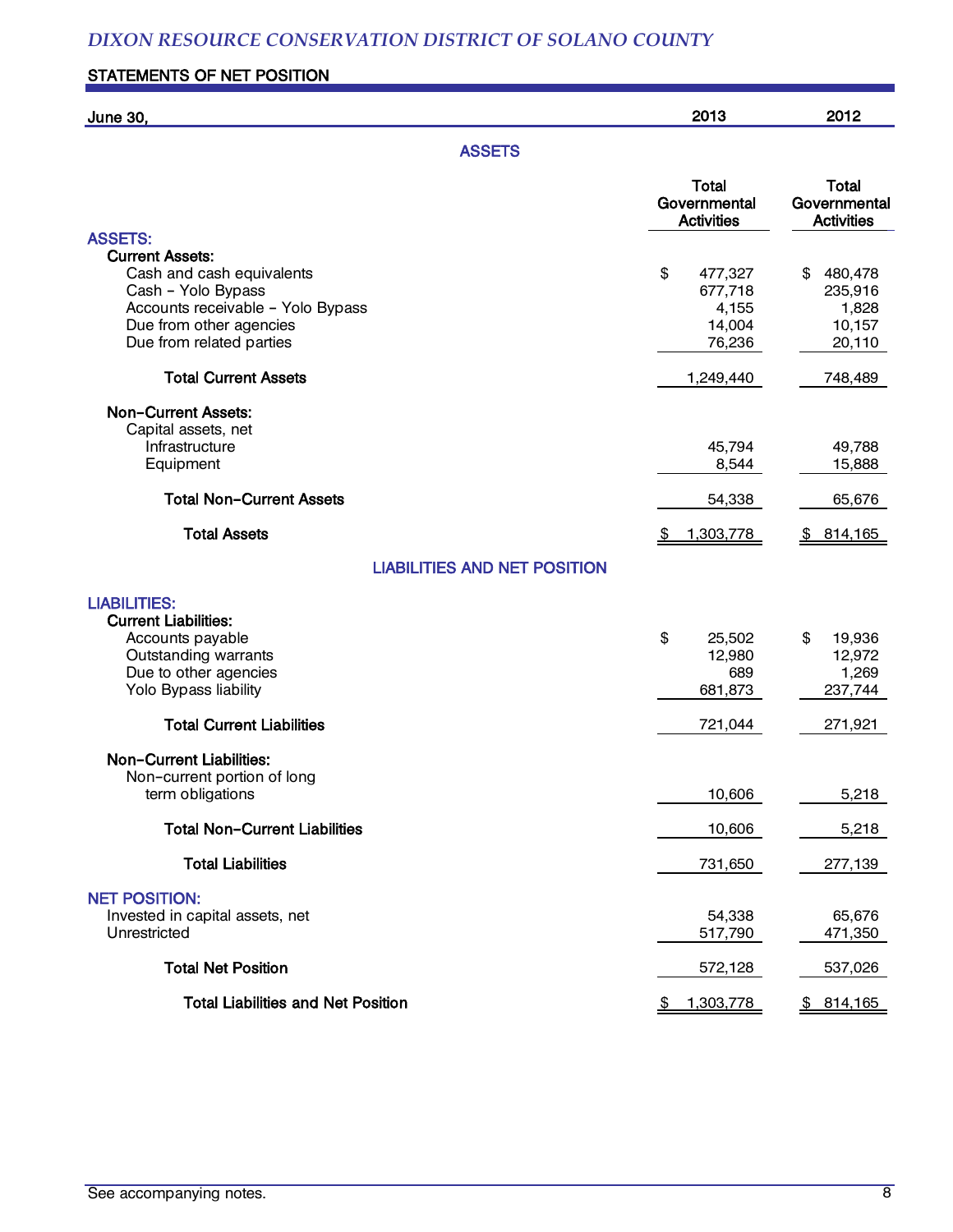## STATEMENTS OF ACTIVITIES

| Years Ended June 30,                                                         | 2013                                       | 2012                                       |
|------------------------------------------------------------------------------|--------------------------------------------|--------------------------------------------|
|                                                                              | Total<br>Governmental<br><b>Activities</b> | Total<br>Governmental<br><b>Activities</b> |
| <b>PROGRAM EXPENSES:</b>                                                     |                                            |                                            |
| Communication                                                                | \$<br>2,449                                | \$<br>2,320                                |
| Depreciation                                                                 | 11,338                                     | 11,011                                     |
| Employee services<br>Fees and permits                                        | 162,289<br>1,943                           | 145,019<br>1,943                           |
| Insurance                                                                    | 4,447                                      | 4,503                                      |
| Maintenance                                                                  | 271                                        | 398                                        |
| Memberships                                                                  | 9,606                                      | 6,830                                      |
| Non-capitalized equipment                                                    | 3,094                                      | 594                                        |
| Office expenses and supplies                                                 | 5,320                                      | 5,928                                      |
| Professional and specialized services                                        | 34,960                                     | 48,862                                     |
| Property tax refunds                                                         | 745                                        | 426                                        |
| Special district expense                                                     | 2,615                                      | 3,298                                      |
| <b>Supplies</b>                                                              | 70,845                                     | 80,427                                     |
| Transportation and travel                                                    | 3,485                                      | 2,408                                      |
| <b>Total Program Expenses</b>                                                | 313,407                                    | 313,967                                    |
| <b>PROGRAM REVENUES:</b>                                                     |                                            |                                            |
| Charges for services                                                         | 163,820                                    | 157,071                                    |
| Charges for services - Yolo Bypass                                           | 90,008                                     | 87,897                                     |
| <b>Total Program Revenues</b>                                                | 253,828                                    | 244,968                                    |
| <b>Net Program Expense</b>                                                   | (59, 579)                                  | (68, 999)                                  |
| <b>GENERAL REVENUES:</b><br>Property taxes<br>Revenues from the use of money | 87,828                                     | 85,428                                     |
| and property                                                                 | 2,598                                      | 2,565                                      |
| Miscellaneous                                                                | 4,255                                      | 3,906                                      |
| <b>Total General Revenues</b>                                                | 94,681                                     | 91,899                                     |
| <b>Change in Net Position</b>                                                | 35,102                                     | 22,900                                     |
| Net Position, Beginning of Year                                              | 537,026                                    | 514,126                                    |
| Net Position, End of Year                                                    | 572,128<br><u>\$</u>                       | 537,026<br>\$                              |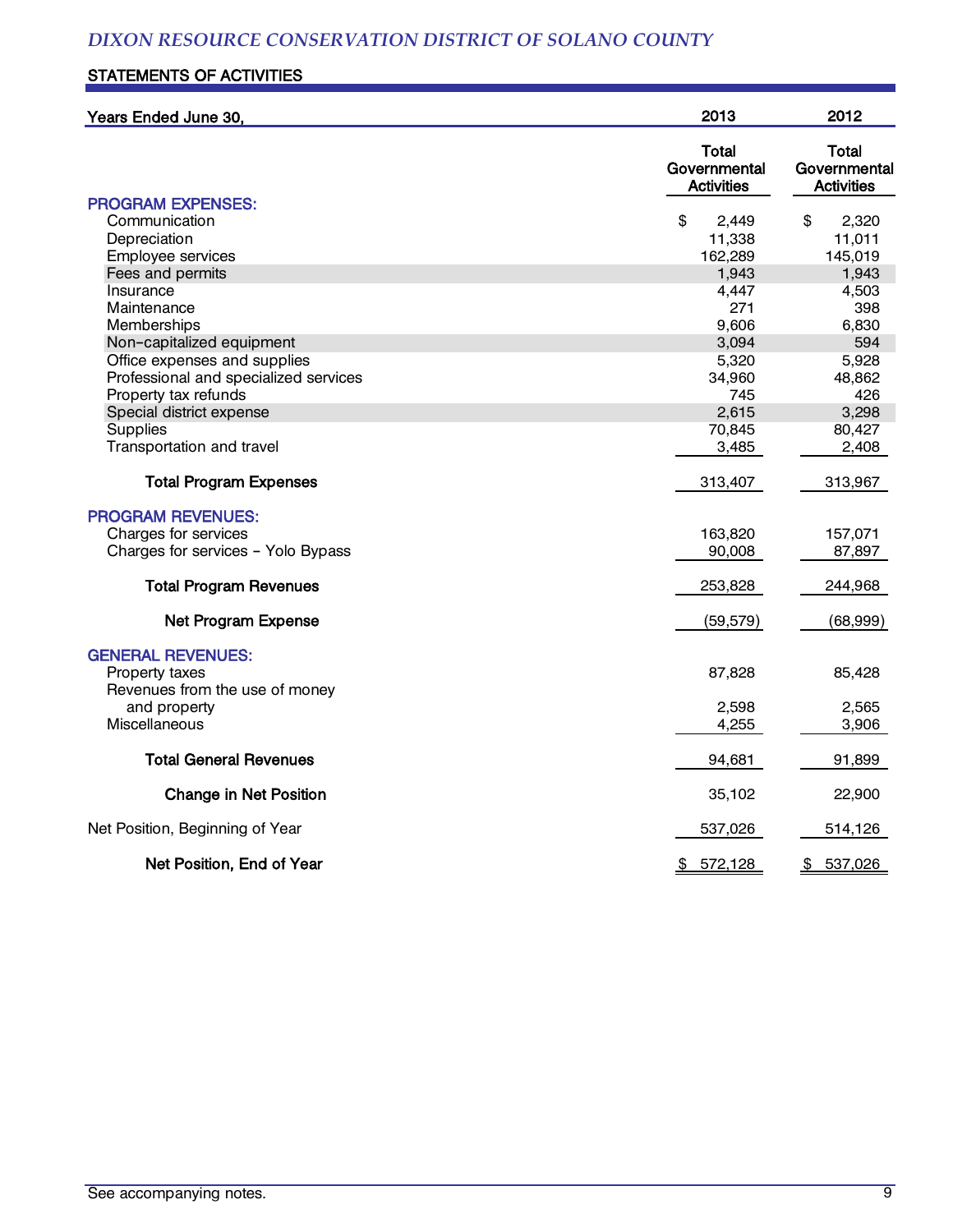## BALANCE SHEETS - GOVERNMENTAL FUNDS

| <b>June 30,</b>                                                                                                                                 | 2013                                | 2012                                                                               |
|-------------------------------------------------------------------------------------------------------------------------------------------------|-------------------------------------|------------------------------------------------------------------------------------|
|                                                                                                                                                 | <b>ASSETS</b>                       |                                                                                    |
|                                                                                                                                                 | General                             | General                                                                            |
| <b>ASSETS:</b><br>Cash and cash equivalents<br>Cash - Yolo Bypass<br>Accounts receivable<br>Due from other agencies<br>Due from related parties | \$<br>477,327<br>677,718            | 480,478<br>\$<br>235,916<br>4,155<br>1,828<br>14,004<br>10,157<br>76,236<br>20,110 |
| <b>Total Assets</b>                                                                                                                             | <u>1,249,440</u><br>Ψ               | \$748,489                                                                          |
|                                                                                                                                                 | <b>LIABILITIES AND FUND BALANCE</b> |                                                                                    |
| <b>LIABILITIES:</b><br>Accounts payable                                                                                                         | \$                                  | \$<br>25,502<br>19,936                                                             |
| Outstanding warrants<br>Due to other agencies<br>Yolo Bypass liability                                                                          | 681,873                             | 12,980<br>12,972<br>689<br>1,269<br>237,744                                        |
| <b>Total Liabilities</b>                                                                                                                        | 721,044                             | 271,921                                                                            |
| <b>FUND BALANCE:</b><br>Committed:                                                                                                              |                                     |                                                                                    |
| Future capital improvements                                                                                                                     | 310,400                             | 310,400                                                                            |
| General<br>Imprest cash<br>Unassigned                                                                                                           | 152,996                             | 50,000<br>50,000<br>15,000<br>15,000<br>101,168                                    |
| <b>Total Fund Balance</b>                                                                                                                       | 528,396                             | 476,568                                                                            |
| <b>Total Liabilities and</b><br><b>Fund Balance</b>                                                                                             | 1,249,440<br>P.                     | 748,489<br>S                                                                       |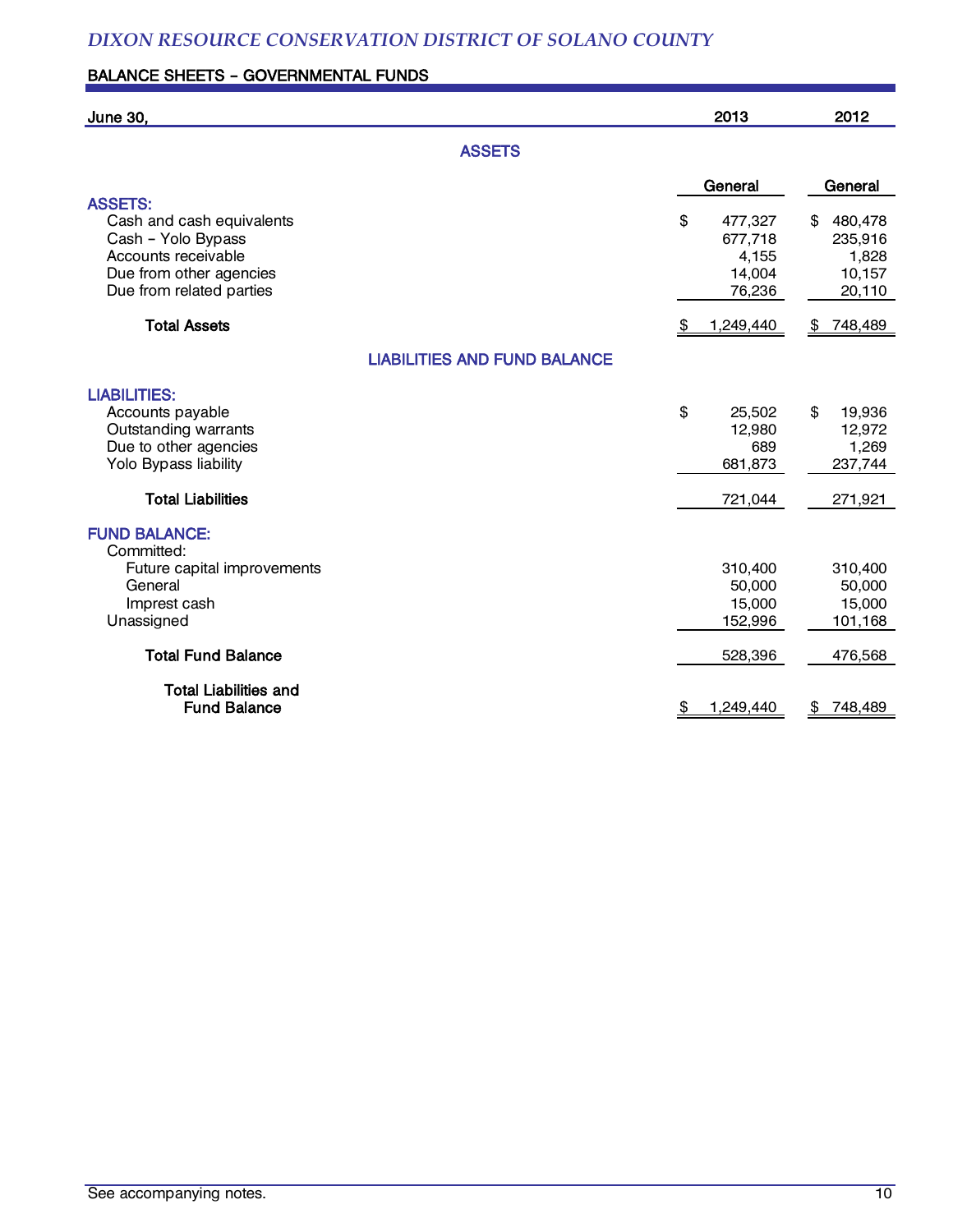#### RECONCILIATION OF THE BALANCE SHEETS OF THE GOVERNMENTAL FUNDS TO THE STATEMENTS OF NET POSITION

## Years Ended June 30, 2013 and 2012

|                                                                                                                                    |   | <b>June 30,</b><br>2013 |    | <b>June 30,</b><br>2012 |
|------------------------------------------------------------------------------------------------------------------------------------|---|-------------------------|----|-------------------------|
| Governmental fund balance                                                                                                          |   | 528,396                 | \$ | 476,568                 |
| Amounts reported for governmental activities in the statement of<br>net assets are different because:                              |   |                         |    |                         |
| Capital assets used in government activities are not financial<br>resources and, therefore, are not reported in the funds.         |   |                         |    |                         |
| Infrastructure and equipment, net of \$62,261 and \$50,923<br>accumulated depreciation year ending 2013 and 2012,<br>respectively. |   | 54.338                  |    | 65.676                  |
| Long-term liabilities are not due and payable in the current period<br>and therefore are not reported in the funds.                |   |                         |    |                         |
| Compensated absences                                                                                                               |   | (10,606)                |    | (5,218)                 |
| Net Position of Governmental Activities                                                                                            | P | 572.128                 | Ъ  | 537.026                 |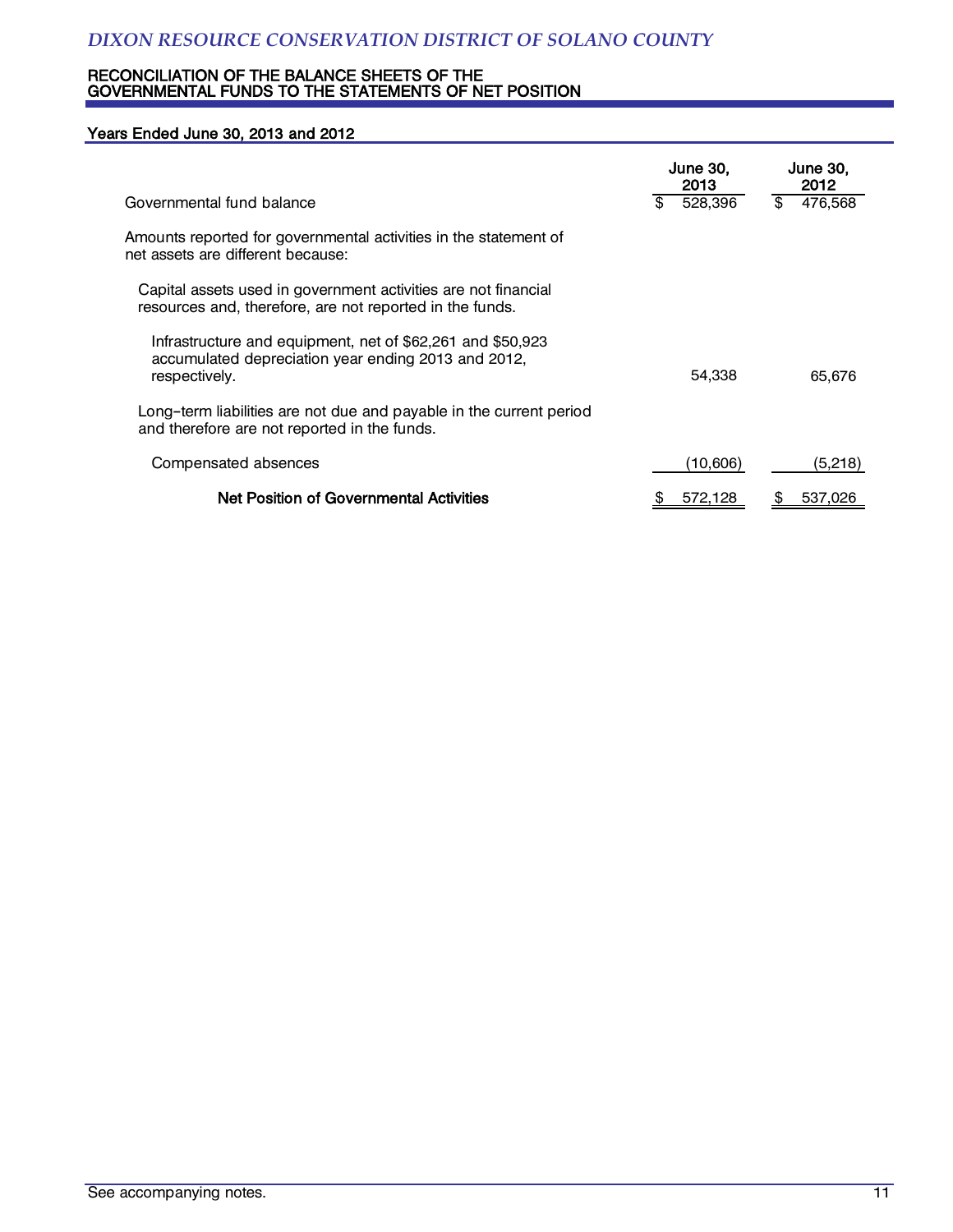## STATEMENTS OF REVENUES, EXPENDITURES AND CHANGES IN FUND BALANCE - GOVERNMENTAL FUNDS

| Years Ended June 30,                        | 2013           | 2012           |
|---------------------------------------------|----------------|----------------|
|                                             | General        | General        |
| <b>REVENUES:</b>                            |                |                |
| Charges for services                        | 163,820<br>\$. | 157,071<br>\$. |
| Charges for services - Yolo Bypass          | 90,008         | 87,897         |
| Miscellaneous revenues                      | 4,255          | 3,906          |
| Property taxes                              | 87,828         | 85,428         |
| Revenues from the use of money and property | 2,598          | 2,565          |
| <b>Total Revenues</b>                       | 348,509        | 336,867        |
| <b>EXPENDITURES:</b>                        |                |                |
| Capital outlay                              |                | 8,689          |
| Communication                               | 2,449          | 2,320          |
| <b>Employee services</b>                    | 156,901        | 148,029        |
| Fees and permits                            | 1,943          | 1,943          |
| Insurance                                   | 4,447          | 4,503          |
| Maintenance                                 | 271            | 398            |
| Memberships                                 | 9,606          | 6,830          |
| Non-capitalized equipment                   | 3,094          | 594            |
| Office expense and supplies                 | 5,320          | 5,928          |
| Professional and specialized services       | 34,960         | 48,862         |
| Property tax refunds                        | 745            | 426            |
| Special district expenses                   | 2,615          | 3,298          |
| <b>Supplies</b>                             | 70,845         | 80,427         |
| Transportation and travel                   | 3,485          | 2,408          |
| <b>Total Expenditures</b>                   | 296,681        | 314,655        |
| <b>Change in Fund Balance</b>               | 51,828         | 22,212         |
| Fund Balance, Beginning of Year             | 476,568        | 454,356        |
| Fund Balance, End of Year                   | 528,396<br>\$  | 476,568<br>\$  |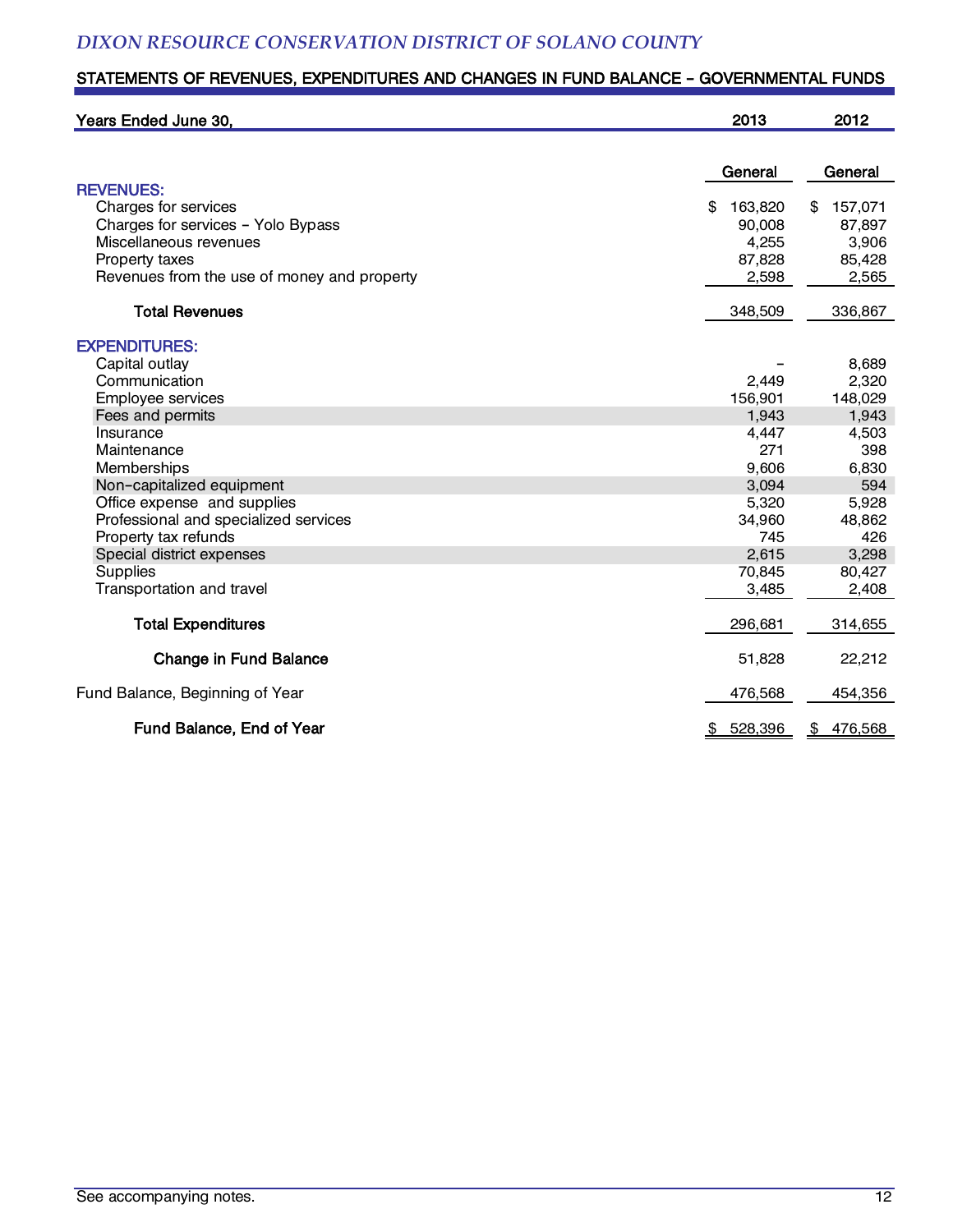#### RECONCILIATION OF THE STATEMENTS OF REVENUES, EXPENDITURES AND CHANGES IN FUND BALANCE OF GOVERNMENTAL FUNDS TO THE STATEMENTS OF ACTIVITIES

## Years Ended June 30, 2013 and 2012

|                                                                                                                                                                                                                 | <b>June 30,</b><br>2013 | <b>June 30,</b><br>2012 |
|-----------------------------------------------------------------------------------------------------------------------------------------------------------------------------------------------------------------|-------------------------|-------------------------|
| Net change in fund balance                                                                                                                                                                                      | \$<br>51.828            | \$<br>22,212            |
| Amounts reported for governmental activities in the statement of<br>activities are different because:                                                                                                           |                         |                         |
| Governmental funds report capital outlay as expenditures.<br>However, in the statement of activities, the costs of those assets<br>are allocated over their estimated useful lives as depreciation<br>expense.  |                         |                         |
| This is the amount by which capital outlay exceeded<br>depreciation expense in the fiscal years 2013 and 2012 and the<br>amount by which depreciation expense exceeded capital outlay<br>in the current period. |                         |                         |
| Capital outlay<br>Depreciation expense                                                                                                                                                                          | (11, 338)               | 8.689<br>(11, 011)      |
| Some expenses reported in the statement of activities do not require<br>the use of current financial resources and, therefore, are not<br>reported as expenditures in the governmental fund.                    |                         |                         |
| Compensated absences                                                                                                                                                                                            | (5,388)                 | 3,010                   |
| <b>Change in Net Position of Governmental Activities</b>                                                                                                                                                        | 35,102                  | 22,900                  |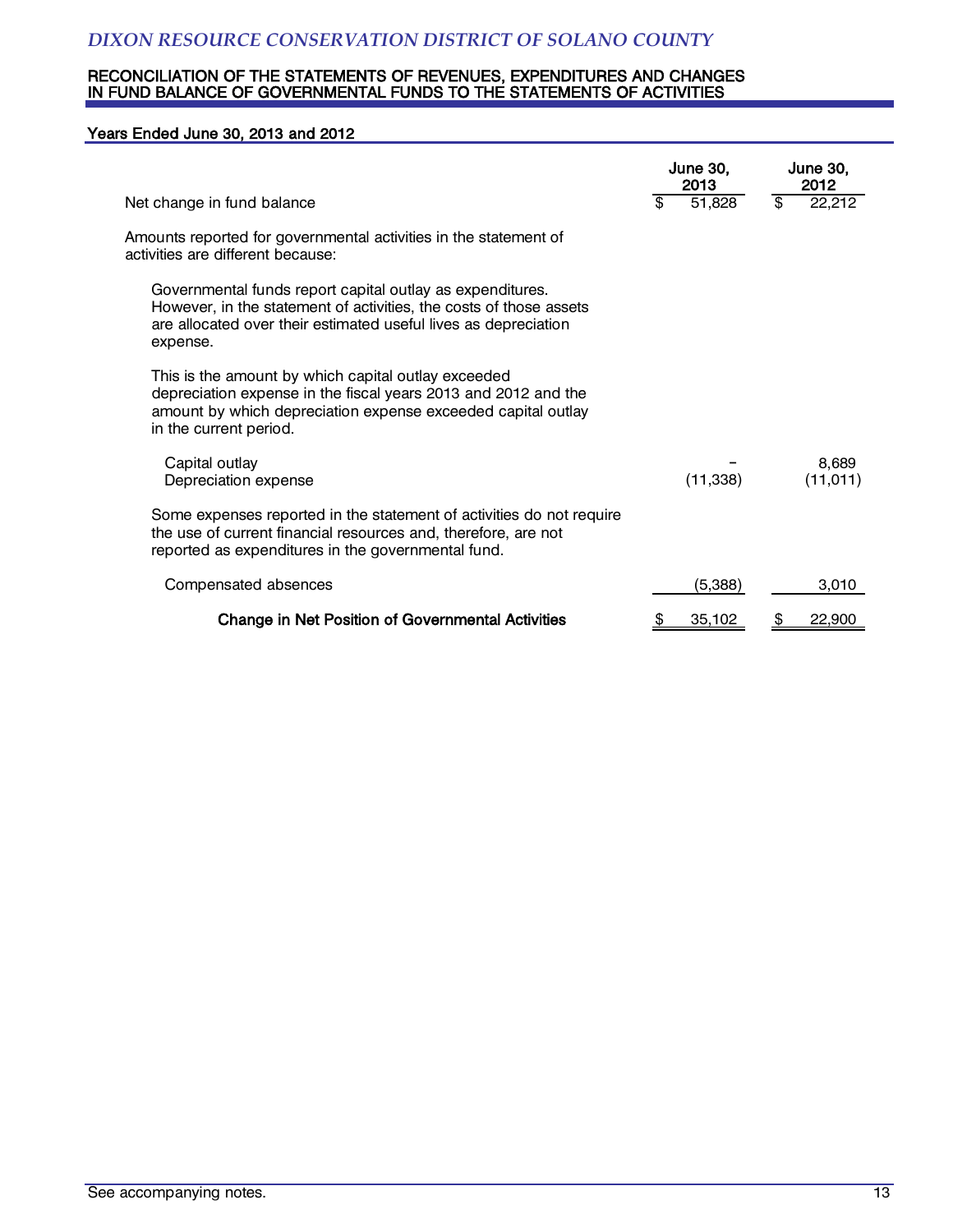#### Years Ended June 30, 2013 and 2012

## NOTE 1 - SUMMARY OF SIGNIFICANT ACCOUNTING POLICIES:

### FINANCIAL REPORTING ENTITY AND NATURE OF ACTIVITIES:

The Dixon Resource Conservation District (District) of Solano County was organized on September 2, 1952, and operates under the Public Resources Code. The District was formed to construct, operate, and maintain a seventy-mile-long system of ditches designed to provide winter drainage, reduce duration of flooding, and diminish ponding of winter water on agricultural lands. The District also strives to make available technical, financial and educational resources, whatever their source, and focus or coordinate them so that they meet the needs of the local land manager for conservation of soil, water and related natural resources.

The Board of Directors consisting of five (5) members, serving four-year terms, governs the District. The Board of Supervisors of Solano County approves the appointment of each Director, in-lieu of an election. The District defines its reporting entity in accordance with accounting principles generally accepted in the United States of America (GAAP), which provides guidance for determining which governmental activities, organizations, and functions should be included in the reporting entity. The accompanying financial statements present information on the activities of the reporting entity, including all fund types of the District (the primary government) and its component unit.

GAAP requires that component units be separated into blended or discretely presented units for reporting purposes. Per GASB 14, discretely presented component units are reported in the notes to the financial statements of the primary government to emphasize that they are legally separate from them.

The Dixon/Solano RCD Water Quality Coalition (Coalition), which is overseen by a separate advisory committee, is a discretely presented component unit in the District's basic financial statements. The Coalition was formed solely to implement and manage the Irrigated Lands Regulatory Program that provides services entirely to the owners of irrigated lands.

#### MEASUREMENT FOCUS, BASIS OF ACCOUNTING AND FINANCIAL STATEMENT PRESENTATION: Government-Wide Financial Statements:

The government-wide financial statements (i.e., the statements of net position and the statements of activities) report information on all activities of the District.

The statements of activities demonstrate the degree to which the direct expenses of a given function or segment are offset by program revenues. Direct expenses are those that are clearly identifiable with a specific function or segment. Program revenues include 1) charges to customers who purchase, use, or directly benefit from goods, services, or privileges provided by a given function or segment and 2) grants and contributions that are restricted to meeting the operational or capital requirements of a particular function or segment. Other items not properly included among program revenues are reported instead as general revenues.

The government-wide financial statements are reported using the economic resources measurement focus and the accrual basis of accounting. Revenues are recorded when earned and expenses are recorded when a liability is incurred, regardless of the timing of related cash flows. Property taxes are recognized as revenues in the year for which they are levied.

When both restricted and unrestricted resources are available for use, it is the District's policy to use restricted resources first, then unrestricted resources as they are needed. The District had no restricted resources at year-end for all fiscal years presented.

#### Fund Financial Statements:

Governmental fund financial statements are reported using the current financial resources measurement focus and the modified accrual basis of accounting. Revenues are recognized as soon as they are both measurable and available. Revenues are considered to be available when they are collectible within the current period or soon enough thereafter to pay liabilities of the current period. For this purpose, the District considers revenues to be available if they are collected within 60 days of the end of the current fiscal period. Expenditures generally are recorded when a liability is incurred, as under accrual accounting.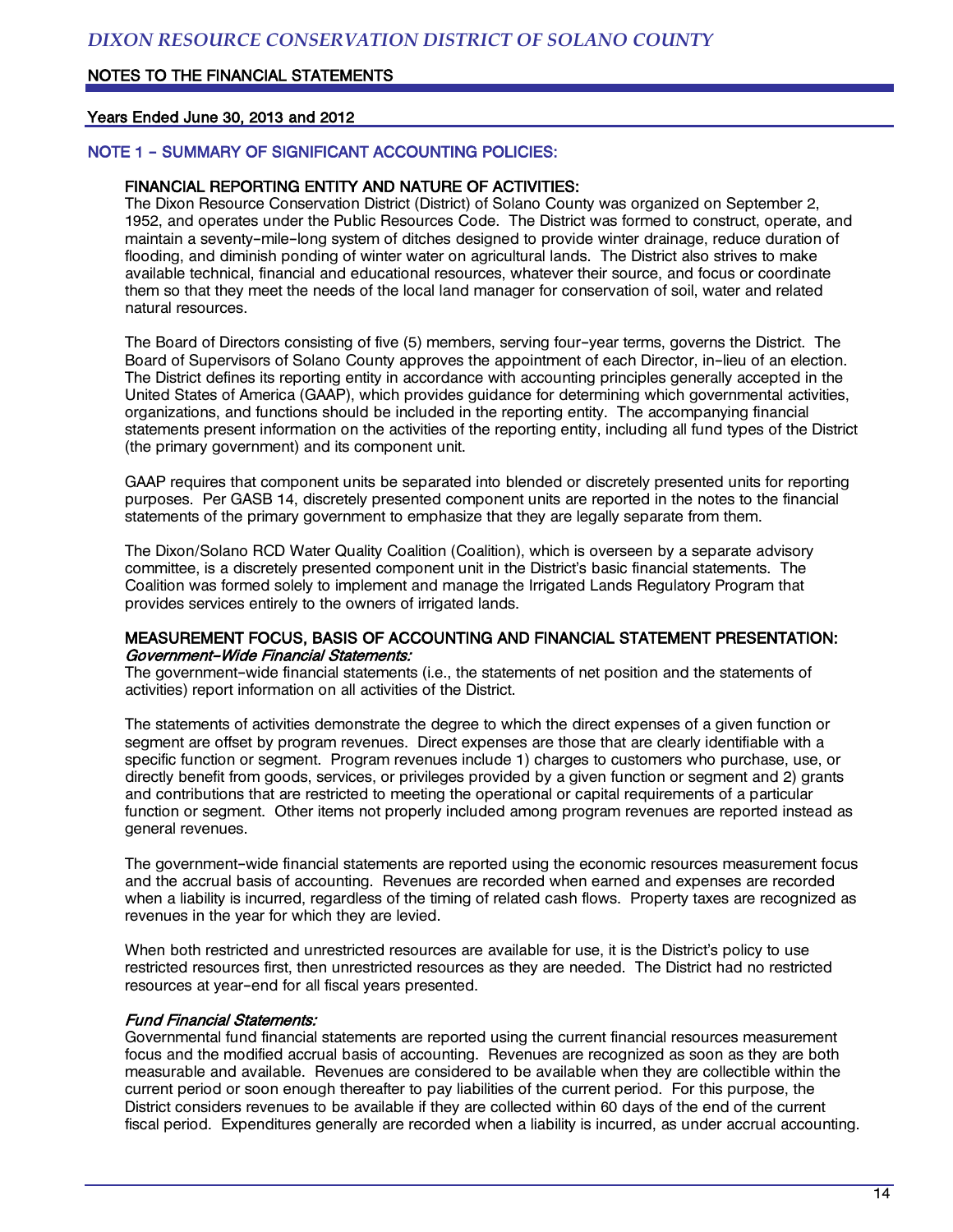## Years Ended June 30, 2013 and 2012

## NOTE 1 - SUMMARY OF SIGNIFICANT ACCOUNTING POLICIES: (Continued)

The District uses a single general fund to maintain its financial records during the year. A fund is defined as a fiscal and accounting entity with a self-balancing set of accounts. The single general fund utilized by the District is a governmental fund. Governmental funds reporting focuses on the sources, uses and balances of current financial resources. The difference between governmental fund assets and liabilities is reported as fund balance.

The District reports the following major governmental fund:

The General Fund is the District's primary operating fund. It accounts for all financial resources of the general government.

The amounts reported as program revenues in the statement of activities include charges to customers for goods and services, grant funding, lease revenue, and program enrollment fees. General revenues include all taxes (property) and interest income.

## BUDGETS:

Budgets are adopted on a basis consistent with generally accepted accounting principles. All budgetary changes during the fiscal year required the approval of the District's Board of Commissioners. The District's budgetary period is from July 1st to June 30th. All unencumbered annual appropriations lapse at the end of each fiscal year.

## ACCOUNTS RECEIVABLE:

Property taxes, licenses, grants, and interest associated with the current fiscal period are all considered to be susceptible to accrual and so have been recognized as revenues of the current fiscal period. All other revenue items are considered to be measurable and available only when the government receives cash.

### DUE FROM OTHER AGENCIES:

Due from other agencies represents amounts owed from governmental entities outside the District.

## CAPITAL ASSETS:

Capital assets are defined by the District as assets with an initial, individual cost of more than \$3,000. Such capital assets are recorded at historical cost or estimated historical cost if purchased or constructed. Donated capital assets are recorded at fair value at the date of the donation. Depreciation is calculated using the straight-line method over the estimated useful lives of the respective assets as follows:

Estimated

| <b>Description</b>         | Estritated<br>Useful Life |
|----------------------------|---------------------------|
| Vehicles and equipment     | 5 - 20 years              |
| Buildings and improvements | $12 - 20$ years           |

### ASSESSMENTS:

Program revenue consists entirely of property tax assessments. Solano County, through the Auditor-Controller's office and the Treasurer-Tax Collector, is responsible for assessing, collecting and distributing property taxes with enabling legislation. The County apportions property taxes according to the alternative method of distribution known as the Teeter Plan. Under the Teeter Plan, the current year's secured property tax levy is distributed to participating agencies within the County without consideration of delinquency factors. The District recognizes property taxes as revenue when the County distributes the funds. Funds are distributed as follows: 50 percent in December, 45 percent in April and 5 percent in June.

## ACCOUNTS PAYABLE:

Accounts payable represents the balance due for goods received and/or services rendered.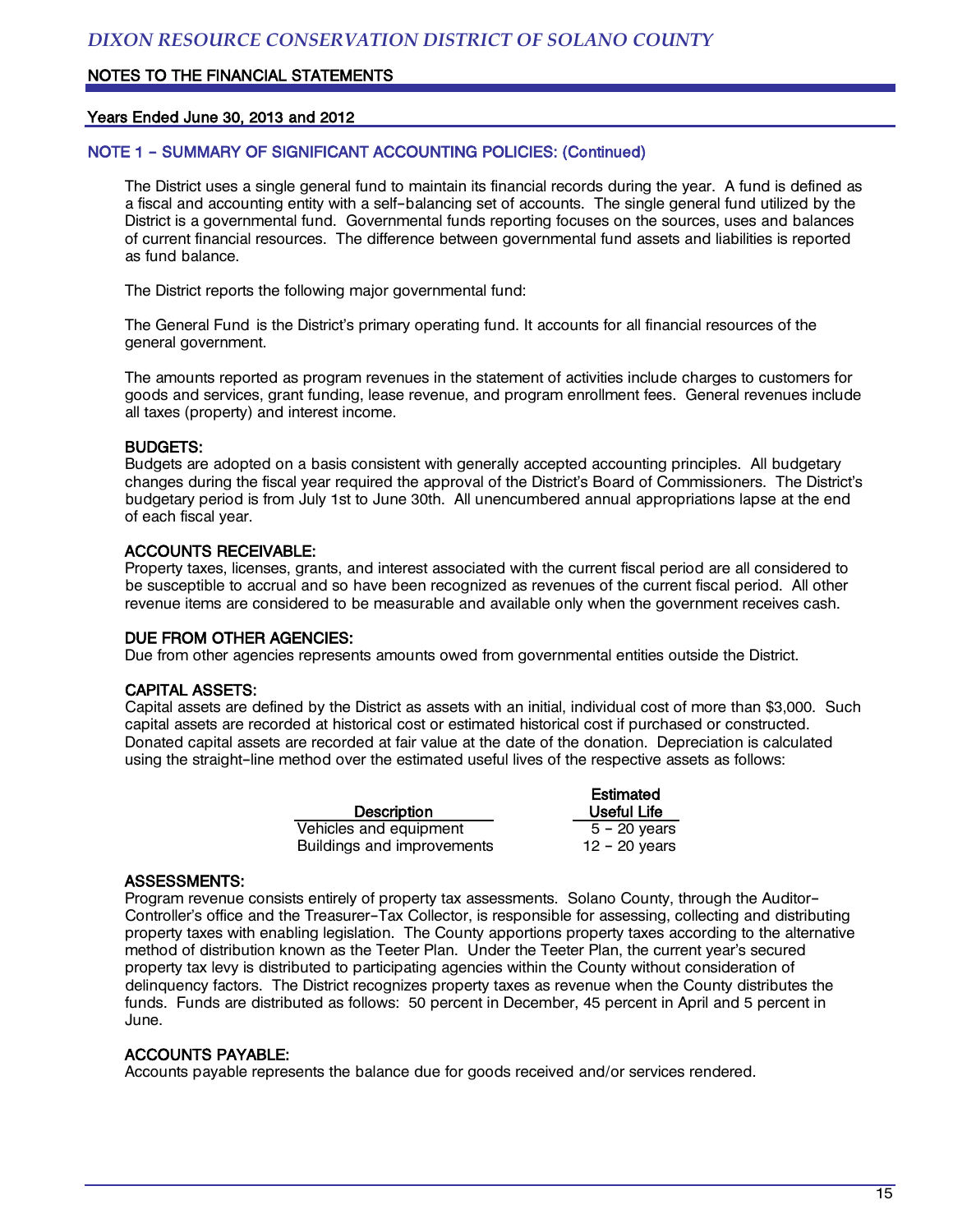### Years Ended June 30, 2013 and 2012

## NOTE 1 - SUMMARY OF SIGNIFICANT ACCOUNTING POLICIES: (Continued)

#### OUTSTANDING WARRANTS:

Outstanding warrants represent the amount of treasury warrants issued but not yet presented to the Treasurer for payment. When warrants are mailed, expenditures are recorded and an outstanding warrant liability is created, pending payment of the warrant.

## DUE TO OTHER AGENCIES:

Due to other agencies represents amounts owed to governmental entities outside the District.

## COMPENSATED ABSENCES:

It is the District's policy to permit permanent employees to accumulate earned but unused vacation and sick leave benefits. Accrued vacation and compensated time is paid at the time of the employee's termination based on established District limitations. Compensated absences leave is accrued when incurred in the government-wide financial statements. A liability is reported in the governmental fund only if unused vacation and compensated time after limitations are expected to be liquidated (paid out due to an employee separating from service with the District) with expendable available financial resources.

### IMPREST CASH:

The Board of the District reserves a fixed balance by regular replenishments that is used for small routine operating expenses.

## FUND BALANCE/NET POSITION:

Under GASB 54, fund balances are required to be reported according to the following classifications:

Nonspendable Fund Balance - Includes amounts that cannot be spent because they are either not in spendable form, or, for legal or contractual reasons, must be kept intact. This classification includes inventories, prepaid amounts, assets held for sale, and long-term receivables.

Restricted Fund Balance - Constraints placed on the use of these resources are either externally imposed by creditors (such as through debt covenants), grantors, contributors or other governments; or are imposed by law (through constitutional provisions or enabling legislation).

Committed Fund Balance - Amounts that can only be used for specific purposes because of a formal action (resolution or ordinance) by the government's highest level of decision-making authority.

Assigned Fund Balance - Amounts that are constrained by the District's intent to be used for specific purposes, but that do not meet the criteria to be classified as restricted or committed. Intent can be stipulated by the governing body, another body (such as a Finance Committee), or by an official to whom that authority has been given. With the exception of the General Fund, this is the residual fund balance classification for all governmental funds with positive balances.

Unassigned Fund Balance - This is the residual classification of the General Fund. Only the General Fund reports a positive unassigned fund balance. Other governmental funds might report a negative balance in this classification, as the result of overspending for specific purposes for which amounts had been restricted, committed or assigned.

The government-wide financial statements utilize a net position presentation. Net position is categorized as invested in capital assets - net of related debt, restricted and unrestricted.

- Invested in Capital Assets This category groups all capital assets into one component of net assets. Accumulated depreciation and the outstanding balances of debt, attributable to the acquisition, construction or improvement of these assets reduces the balance in this category.
- Restricted This category represents net assets of the District that are legally restricted for special projects as defined by various agreements.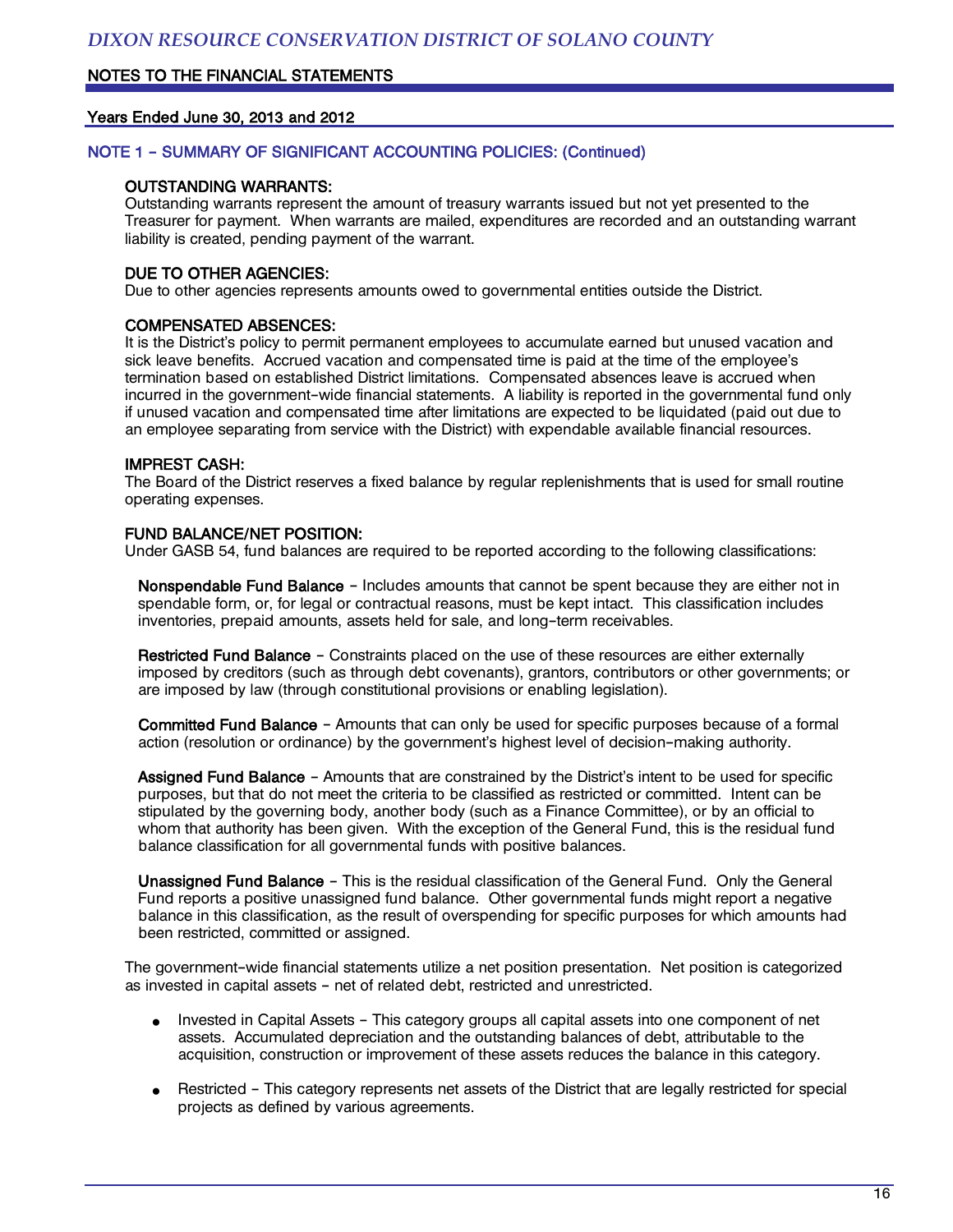#### Years Ended June 30, 2013 and 2012

## NOTE 1 - SUMMARY OF SIGNIFICANT ACCOUNTING POLICIES: (Continued)

● Unrestricted – This category represents net assets of the District, not restricted for any project or other purpose.

In the fund financial statements, reservations of fund balance segregate portions of fund balance that are either not available or have been earmarked for specific purposes. The various reserves and designations are established by GAAP and by actions of the Board.

As of June 30, 2013 and 2012, the District reserved \$15,000 for imprest cash, \$310,000 for future capital improvements, and 50,000 for other general purposes.

#### USE OF ESTIMATES:

The preparation of financial statements in conformity with generally accepted accounting principles requires management to make estimates and assumptions that affect certain reported amounts and disclosures. Accordingly, actual results could differ from those estimates.

## NOTE 2 - ACCOUNTS AND RECORDS:

The Auditor-Controller of Solano County maintains records of the District's transactions. The Solano County Treasurer collects the District's property tax revenues. The District submits claims for expenditures to the Solano County Auditor-Controller's Office for processing and payment.

## NOTE 3 - CASH AND CASH EQUIVALENTS:

The District deposits its cash in the Solano County Treasury. Funds deposited with the County are part of an investment pool that is managed by the County Treasurer. The District's equity in the County's investment pool is determined by the dollar amount of its deposits, adjusted for withdrawals and distributed investment income. Investment income is determined on an amortized cost basis. Accrued interest and realized and unrealized gains, net of expenses, are apportioned to the District each quarter. Income from the County's pooled investments is allocated to the District based on the District's average daily cash balance for each quarter in relationship to the total of the pooled cash and investments.

The County investment pool is not registered with the Securities and Exchange Commission as an investment company. The County has established a treasury oversight committee to monitor and review the management of public funds maintained in the investment pool in accordance with Article 6, Section 27131 of the California Government Code. The Board of Supervisors reviews and approves the investment policy annually. The oversight committee reviews investment activity and results quarterly. The County Treasurer prepares and submits a comprehensive investment report to the Board of Supervisors every month. The report covers the type of investments in the pool, maturity dates, par value, actual costs, and fair value.

See Solano County's Comprehensive Annual Financial Report (CAFR) for more details regarding the County's investment pool, including its investment types, investment policy and disclosures related to investment credit risk, concentration of credit risk, interest rate risk and custodial credit risk, as required by GASB Statement No. 40.

## NOTE 4 - YOLO BYPASS WILDLIFE AREA AGREEMENT:

As per the agreement with California Department of Fish and Game, the District provides services in regards to the Yolo Bypass Wildlife Area. To recognize the Districts access to the Wildlife's funds and related revenues, these amounts have been separated out in the financial statements where applicable. To offset the recognized cash asset an equal amount of liability is recorded to represent the Districts liability to the Wildlife Area for management of the cash. The recognized revenue is a 15% charge the District applies to the Wildlife Area's lease income. This charge is for services provided to the Department of Fish and Game of management of the Wildlife area.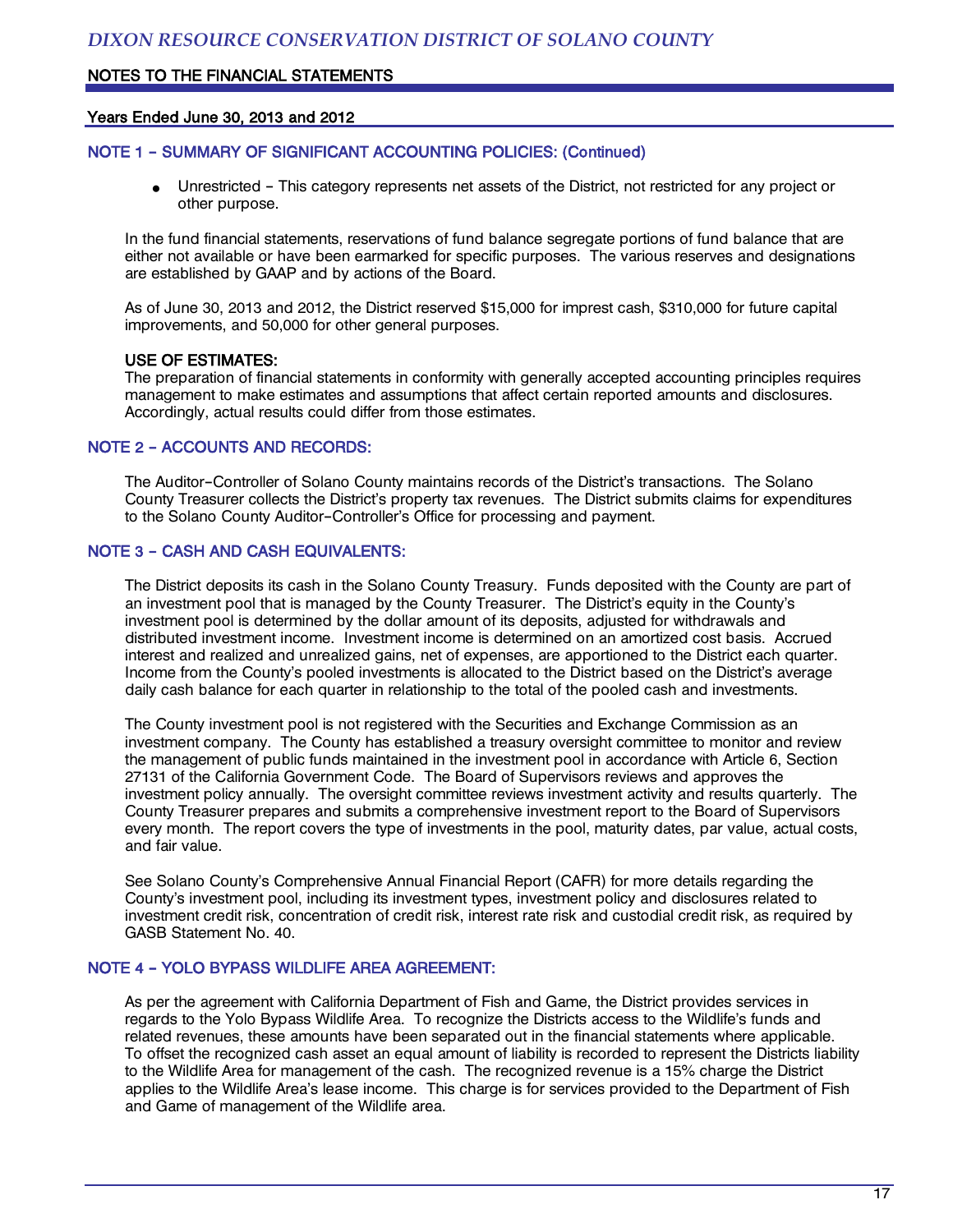## Years Ended June 30, 2013 and 2012

## NOTE 5 - STEWARDSHIP, COMPLIANCE AND ACCOUNTABILITY:

#### PROPERTY TAXES:

The State of California (State) Constitution Article XIII A provides that the combined maximum property tax rate on any given property may not exceed one percent of its assessed value unless an additional amount for general obligation debt has been approved by voters. Assessed value is calculated at 100 percent of market value as defined by Article XIII and may be adjusted by no more than two percent per year unless the property is sold or transferred. The State Legislature has determined the method of distributing receipts from a one percent tax levy among the counties, cities, school districts, and other districts.

Secured property taxes are apportioned in advance of collection. All other taxes are apportioned after collection.

## GANN APPROPRIATIONS LIMIT:

Article XIII B of the California Constitution provides exceptions for some special districts for establishing an appropriations limit. As per Article XIII B, the District is not subject to the appropriations limit because the District's tax levy for fiscal year 1978 and 1977 was below 12 1/2 cents per \$100 of assessed valuation.

## NOTE 6 - DETAILED NOTES:

#### CAPITAL ASSETS:

Capital assets activity for the fiscal year ended June 30, 2013 was as follows:

| Governmental Activities:<br>Capital assets being depreciated: | <b>Balance at</b><br>July 1, 2012 | <b>Additions</b> | <b>Deletions</b> | <b>Balance</b> at<br>June 30, 2013 |  |  |
|---------------------------------------------------------------|-----------------------------------|------------------|------------------|------------------------------------|--|--|
| Infrastructure                                                | \$<br>79,880                      | \$               | \$               | 79,880<br>\$                       |  |  |
| Equipment                                                     | 36,719                            |                  |                  | 36,719                             |  |  |
| <b>Total Capital Assets</b>                                   |                                   |                  |                  |                                    |  |  |
| <b>Being Depreciated</b>                                      | 116,599                           |                  |                  | 116,599                            |  |  |
| Less accumulated depreciation for:                            |                                   |                  |                  |                                    |  |  |
| Infrastructure                                                | 30.092                            | 3.994            |                  | 34.086                             |  |  |
| Equipment                                                     | 20,831                            | 7,344            |                  | 28,175                             |  |  |
| <b>Total Accumulated Depreciation</b>                         | 50,923                            | 11,338           |                  | 62,261                             |  |  |
| <b>Total Capital Assets - Net</b>                             |                                   |                  |                  |                                    |  |  |
| of Depreciation                                               | 65,676                            |                  |                  | 54,338                             |  |  |

Capital assets activity for the fiscal year ended June 30, 2012 was as follows:

| Governmental Activities:<br>Capital assets being depreciated: | <b>Balance</b> at<br>July 1, 2011 | Additions   | <b>Deletions</b> | <b>Balance</b> at<br>June 30, 2012 |  |  |
|---------------------------------------------------------------|-----------------------------------|-------------|------------------|------------------------------------|--|--|
| Infrastructure                                                | \$<br>71.191                      | \$<br>8.689 | \$               | \$<br>79,880                       |  |  |
| Equipment                                                     | 36,719                            |             |                  | 36,719                             |  |  |
| <b>Total Capital Assets</b>                                   |                                   |             |                  |                                    |  |  |
| <b>Being Depreciated</b>                                      | 107,910                           | 8,689       |                  | 116,599                            |  |  |
| Less accumulated depreciation for:                            |                                   |             |                  |                                    |  |  |
| Infrastructure                                                | 26.425                            | 3.667       |                  | 30.092                             |  |  |
| Equipment                                                     | 13,487                            | 7,344       |                  | 20,831                             |  |  |
| <b>Total Accumulated Depreciation</b>                         | 39,912                            | 11,011      |                  | 50,923                             |  |  |
| <b>Total Capital Assets - Net</b>                             |                                   |             |                  |                                    |  |  |
| of Depreciation                                               | 67,998                            |             |                  | 65,676                             |  |  |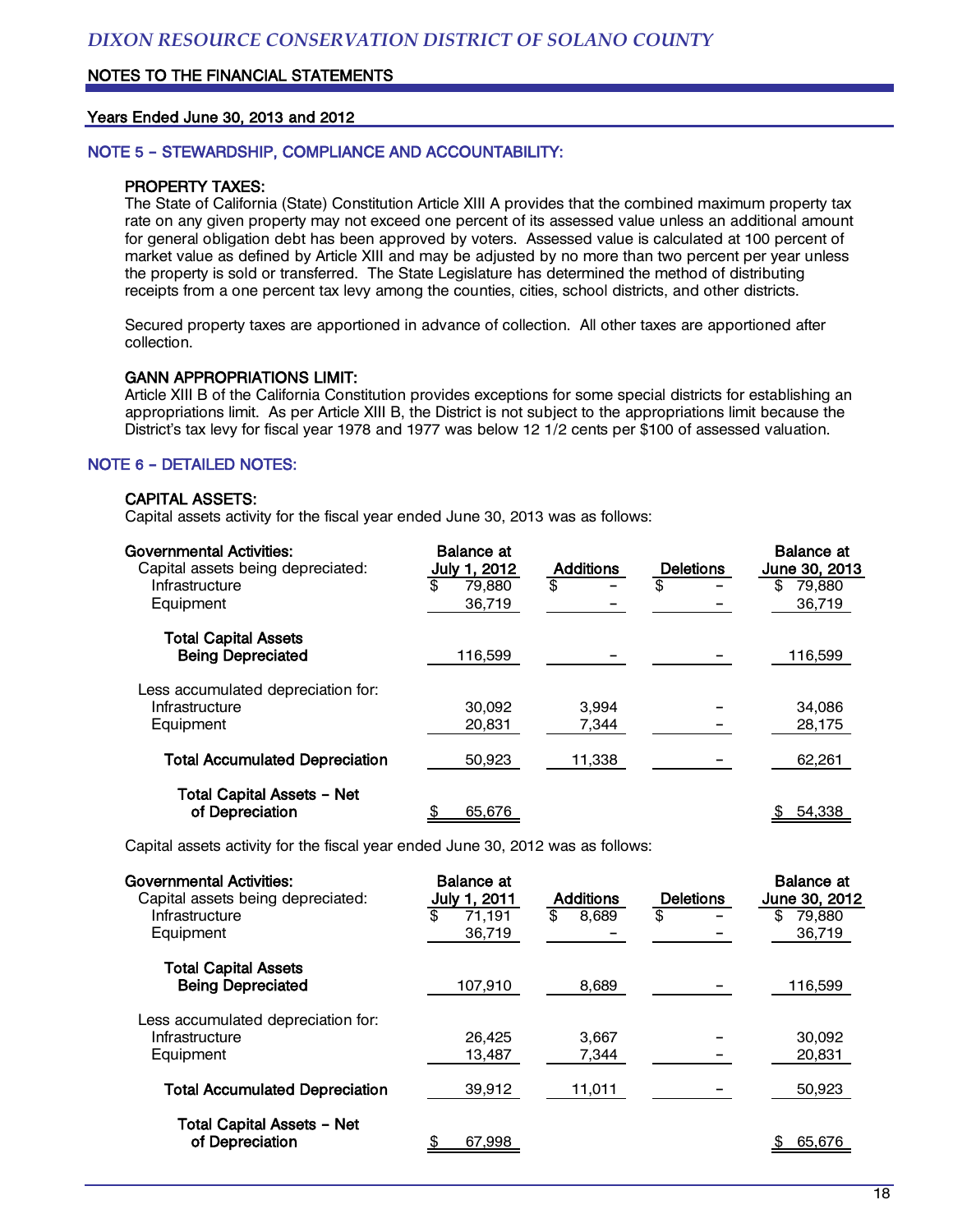## Years Ended June 30, 2013 and 2012

## NOTE 6 - DETAILED NOTES: (Continued)

### LONG-TERM LIABILITIES:

The District's long-term liability consists entirely of compensated absences.

Long-term liability activity for the fiscal year ended June 30, 2013, was as follows:

|                             | <b>Balance at</b> |                  |                          |               |  |  |
|-----------------------------|-------------------|------------------|--------------------------|---------------|--|--|
| Governmental Activities:    | July 1, 2012      | <b>Additions</b> | Deletions                | June 30, 2013 |  |  |
| Compensated absences        | 5.218             | 5.388            | $\qquad \qquad$          | 10,606        |  |  |
| Total Long-Term Liabilities | 5.218             | 5.388            | $\overline{\phantom{0}}$ | 10.606        |  |  |

Long-term liability activity for the fiscal year ended June 30, 2012, was as follows:

| <b>Governmental Activities:</b>    | <b>Balance at</b><br>July 1, 2011 | Additions                | <b>Deletions</b> | <b>Balance at</b><br>June 30, 2012 |  |
|------------------------------------|-----------------------------------|--------------------------|------------------|------------------------------------|--|
| Compensated absences               | 8.228                             | $\overline{\phantom{a}}$ | 3.010            | 5,218                              |  |
| <b>Total Long-Term Liabilities</b> | 8,228                             |                          | - 3,010          | 5,218                              |  |

## NOTE 7 - DIXON/SOLANO RCD WATER QUALITY COALITION:

The following is condensed financial statement information from the Dixon/Solano RCD Water Quality Coalition, a component unit of the District.

### Statements of Net Position

| Assets:                             | 2013         | 2012         |
|-------------------------------------|--------------|--------------|
| Current and other assets            | 81,578       | 97,225       |
| <b>Total Assets</b>                 | 81,578       | 97.225       |
| Liabilities:                        |              |              |
| Due to Dixon RCD                    | \$<br>14,572 | \$<br>13,899 |
| Due to Solano RCD                   | 4,298        | 5,783        |
| <b>Total Liabilities</b>            | 18,870       | 19,682       |
| <b>Net Position:</b>                |              |              |
| Unrestricted                        | 62,708       | 77,543       |
| <b>Total Net Position</b>           | 62,708       | 77,543       |
| Total Liabilities and Net Position: | S<br>81,578  | 97.225<br>S  |

### Changes in Net Position

| Program Expenses:                                  | 2013         | 2012        |
|----------------------------------------------------|--------------|-------------|
| Fees and permits                                   | 63.767<br>\$ | 64.880<br>S |
| Other                                              | 2,673        | 2.169       |
| Professional and specialized services              | 177,471      | 131,548     |
| <b>Total Program Expenses</b>                      | 243,911      | 198,597     |
| <b>Program Revenues:</b>                           |              |             |
| Enrollment fees                                    | 228,169      | 237,885     |
| <b>Total Program Revenues</b>                      | 228,169      | 237,885     |
| Net Program Revenue (Expense)<br>(carried forward) | (15,742)     | S<br>39,288 |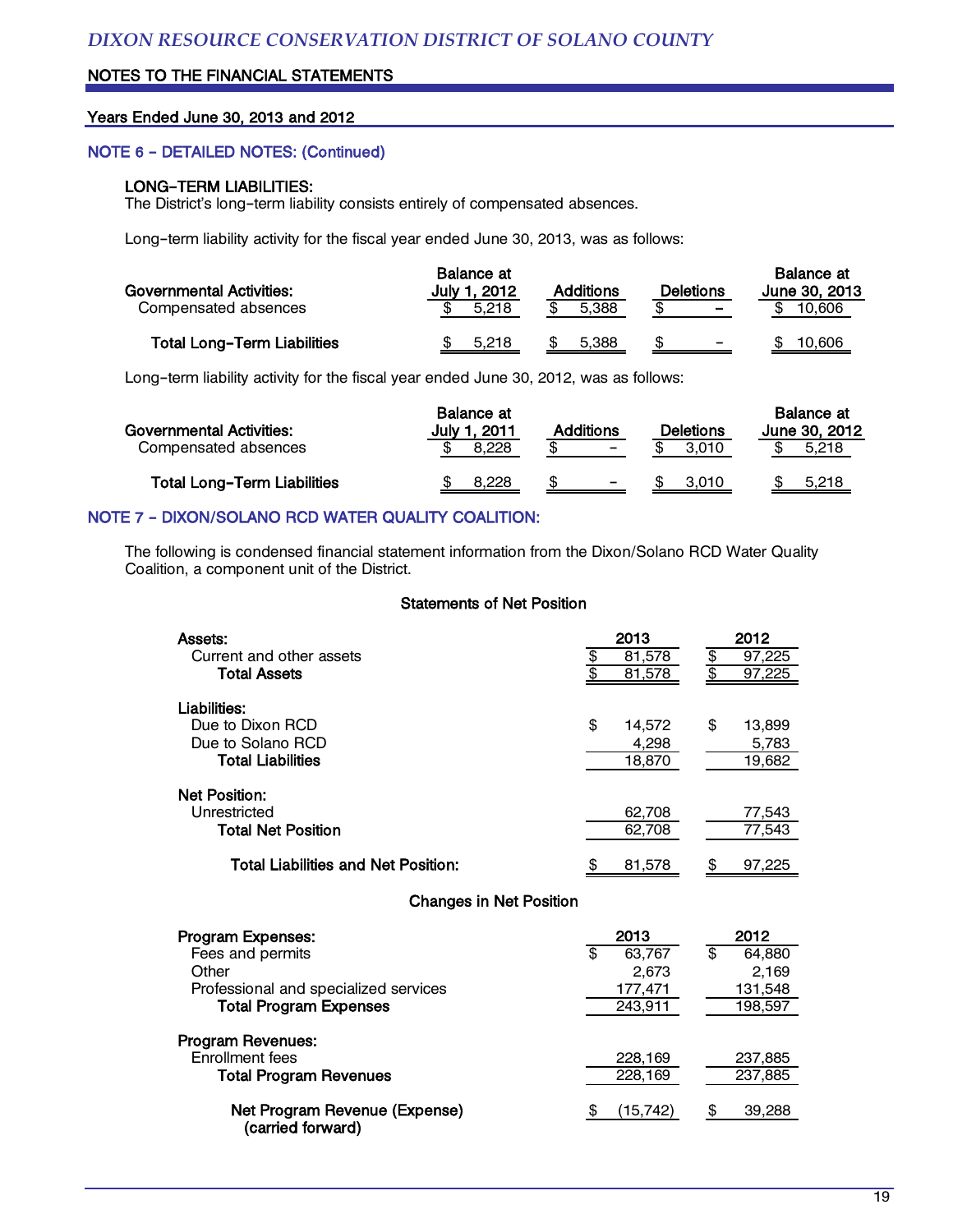## Years Ended June 30, 2013 and 2012

## NOTE 7 - DIXON/SOLANO RCD WATER QUALITY COALITION: (Continued)

#### Changes in Net Position

| Net Program Revenue (Expense)<br>(brought forward)                                                | 2013<br>(15,742) | 2012<br>39,288 |
|---------------------------------------------------------------------------------------------------|------------------|----------------|
| General Revenues:<br>Revenues from the use of money and property<br><b>Total General Revenues</b> | 907<br>907       | 855<br>855     |
| <b>Change in Net Position</b>                                                                     | (14, 835)        | 40,143         |
| Net Position, Beginning of Year                                                                   | 77,543           | 37,400         |
| Net Position, End of Year                                                                         | 62.708           | 77.543         |

## NOTE 8 - RISK MANAGEMENT:

The District is exposed to various risks of loss related to torts; theft of, damage to, and destruction of assets; errors and omissions; and natural disasters. The District is a member of the Special District Risk Management Authority (SDRMA), an intergovernmental risk sharing joint powers authority created pursuant to California Government Code Sections 6500 et. seq. The District pays an annual premium to SDRMA for its General and Auto Liability, Public Officials' and Employees' Errors and Omissions, Employment Practices Liability, and Workers' Compensation insurance coverage, among others. There have been no known losses during the past 4 years.

### NOTE 9 - EMPLOYEE RETIREMENT PLAN:

#### PLAN DESCRIPTION:

The District participates in a retirement plan for its employees. The District contributes up to 3% of an employee's gross annual salary to a Simple IRA. Each employee is required to match that amount. Employees who work more than 20 hours weekly are considered eligible to participate. Federated Investors manages these funds.

For fiscal years 2013 and 2012, the total employer contributions were \$3,892 and \$3,366, respectively.

### NOTE 10 - RELATED PARTY TRANSACTIONS:

The District is reimbursed by Dixon/Solano RCD Water Quality Coalition for administration services and direct expenses associated with operating the Coalition. Amounts received from the Coalition for the years ended June 30, 2013 and 2012 were \$58,637 and \$52,981, respectively. Amounts due to Dixon RCD at June 30, 2013 and 2012 were \$14,572 and \$13,899, respectively.

The District provides services to California Department of Fish and Game in which the District receives a 15% management fee on lease income from the Yolo Bypass Wildlife Area. Amounts received from Fish and Game for the years ended June 30, 2013 and 2012 were \$90,008 and \$87,897, respectively. Amounts due to Dixon RCD at June 30, 2013 and 2012 were \$61,664 and \$6,211, respectively.

## NOTE 11 - SUBSEQUENT EVENTS:

Management has considered subsequent events for disclosure in the financial statements through March 6, 2014, which represents the date the financial statements were available to be issued.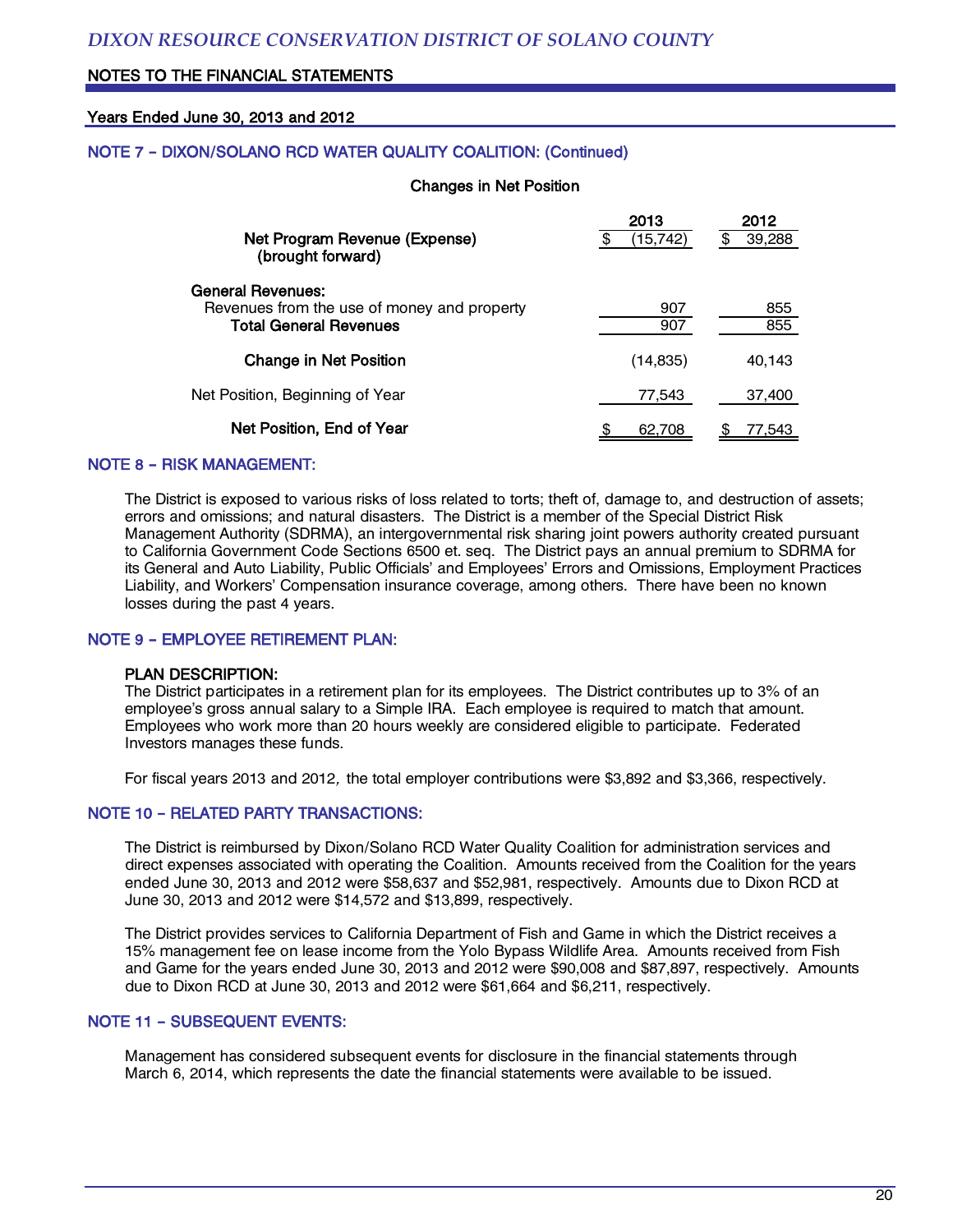Supplementary Information Years Ended June 30, 2013 and 2012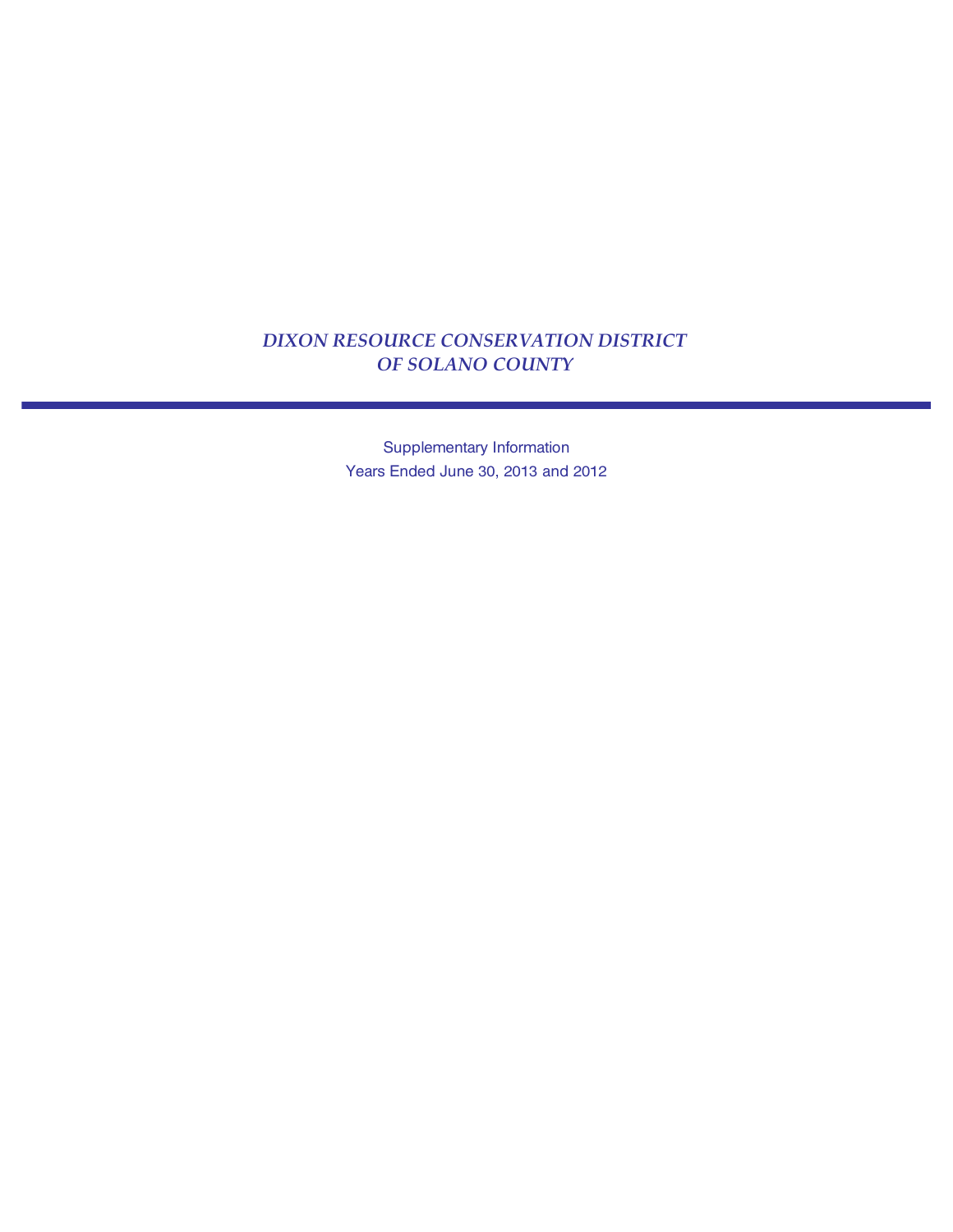## SCHEDULES OF REVENUES, EXPENDITURES AND CHANGES IN FUND BALANCE - BUDGET AND ACTUAL

## Years Ended June 30, 2013 and 2012

|                                              | 2013<br>2012    |                         |               |          |                      |                             |               |                     |
|----------------------------------------------|-----------------|-------------------------|---------------|----------|----------------------|-----------------------------|---------------|---------------------|
|                                              |                 | <b>Budgeted Amounts</b> |               |          |                      | <b>Budgeted Amounts</b>     |               |                     |
|                                              | <b>Original</b> | <b>Final</b>            | Actual        | Variance | Original             | <b>Final</b>                | Actual        | Variance            |
| Fund Balance, Beginning of Year              | 476,568         | \$<br>476,568           | \$<br>476,568 | \$       | 454,356<br>\$        | 454,356<br>\$               | \$<br>454,356 | \$                  |
| <b>RESOURCES (INFLOWS):</b>                  |                 |                         |               |          |                      |                             |               |                     |
| Charges for services                         | 242,548         | 242,548                 | 253,828       | 11,280   | 244,098              | 244,098                     | 244,968       | 870                 |
| <b>Miscellaneous</b>                         | 2,500           | 2,500                   | 4,255         | 1,755    | 2,500                | 2,500                       | 3,906         | 1,406               |
| Property taxes                               | 82,298          | 82,298                  | 87,828        | 5,530    | 80,402               | 80,402                      | 85,428        | 5,026               |
| Revenues from the use of money and property  | 3,000           | 3,000                   | 2,598         | (402)    | 3,000                | 3,000                       | 2,565         | (435)               |
|                                              |                 |                         |               |          |                      |                             |               |                     |
| <b>Amounts Available for Appropriations</b>  | 806,914         | 806,914                 | 825,077       | 18,163   | 784,356              | 784,356                     | 791,223       | 6,867               |
| <b>CHARGES TO APPROPRIATIONS (OUTFLOWS):</b> |                 |                         |               |          |                      |                             |               |                     |
| Advertising                                  | 2,000           | 2,000                   |               | 2,000    |                      |                             |               |                     |
| Capital outlay                               | 21,000          | 21,000                  |               | 21,000   | 21,000               | 21,000                      | 8,689         | 12,311              |
| Communication                                | 2,520           | 2,520                   | 2,449         | 71       | 2,400                | 2,400                       | 2,320         | 80                  |
| <b>Employee services</b>                     | 156,276         | 156,276                 | 156,901       | (625)    | 150,440              | 150,440                     | 148,029       | 2,411               |
| Fees and permits                             | 2,000           | 2,000                   | 1,943         | 57       | 2,000                | 2,000                       | 1,943         | 57                  |
| Insurance                                    | 4,750           | 4,750                   | 4,447         | 303      | 4,750                | 4,750                       | 4,503         | 247                 |
| Maintenance                                  | 500             | 500                     | 271           | 229      | 500                  | 500                         | 398           | 102                 |
| <b>Memberships</b>                           | 7,112           | 7,112                   | 9,606         | (2, 494) | 6,900                | 6,900                       | 6,830         | 70                  |
| Non-capitalized equipment                    | 2,250           | 2,250                   | 3,094         | (844)    | 750                  | 750                         | 594           | 156                 |
| Office expenses and supplies                 | 8,350           | 8,350                   | 5,320         | 3,030    | 8,600                | 8,600                       | 5,928         | 2,672               |
| Professional and specialized services        | 40,789          | 40,789                  | 34,960        | 5,829    | 59,250               | 59,250                      | 48,862        | 10,388              |
| Property tax refunds                         | 1,500           | 1,500                   | 745           | 755      | 1,500                | 1,500                       | 426           | 1,074               |
| Special district expense                     | 4,450           | 4,450                   | 2,615         | 1,835    | 4,500                | 4,500                       | 3,298         | 1,202               |
| <b>Supplies</b>                              | 76,550          | 76,550                  | 70,845        | 5,705    | 83,820               | 83,820                      | 80,427        | 3,393               |
| Transportation and travel                    | 2,800           | 2,800                   | 3,485         | (685)    | 2,800                | 2,800                       | 2,408         | 392                 |
| Publications and legal notices               | 500             | 500                     |               | 500      |                      |                             |               |                     |
| <b>Total Charges to Appropriations</b>       | 333,347         | 333,347                 | 296,681       | 36,666   | 349,210              | 349,210                     | 314,655       | 34,555              |
| <b>Budgetary Fund Balances,</b>              |                 |                         |               |          |                      |                             |               |                     |
| <b>End of Year</b>                           | 473,567<br>\$   | \$473,567               | \$528,396     | \$54,829 | \$<br><u>435,146</u> | <u>\$</u><br><u>435,146</u> | \$476,568     | <u>\$</u><br>41,422 |